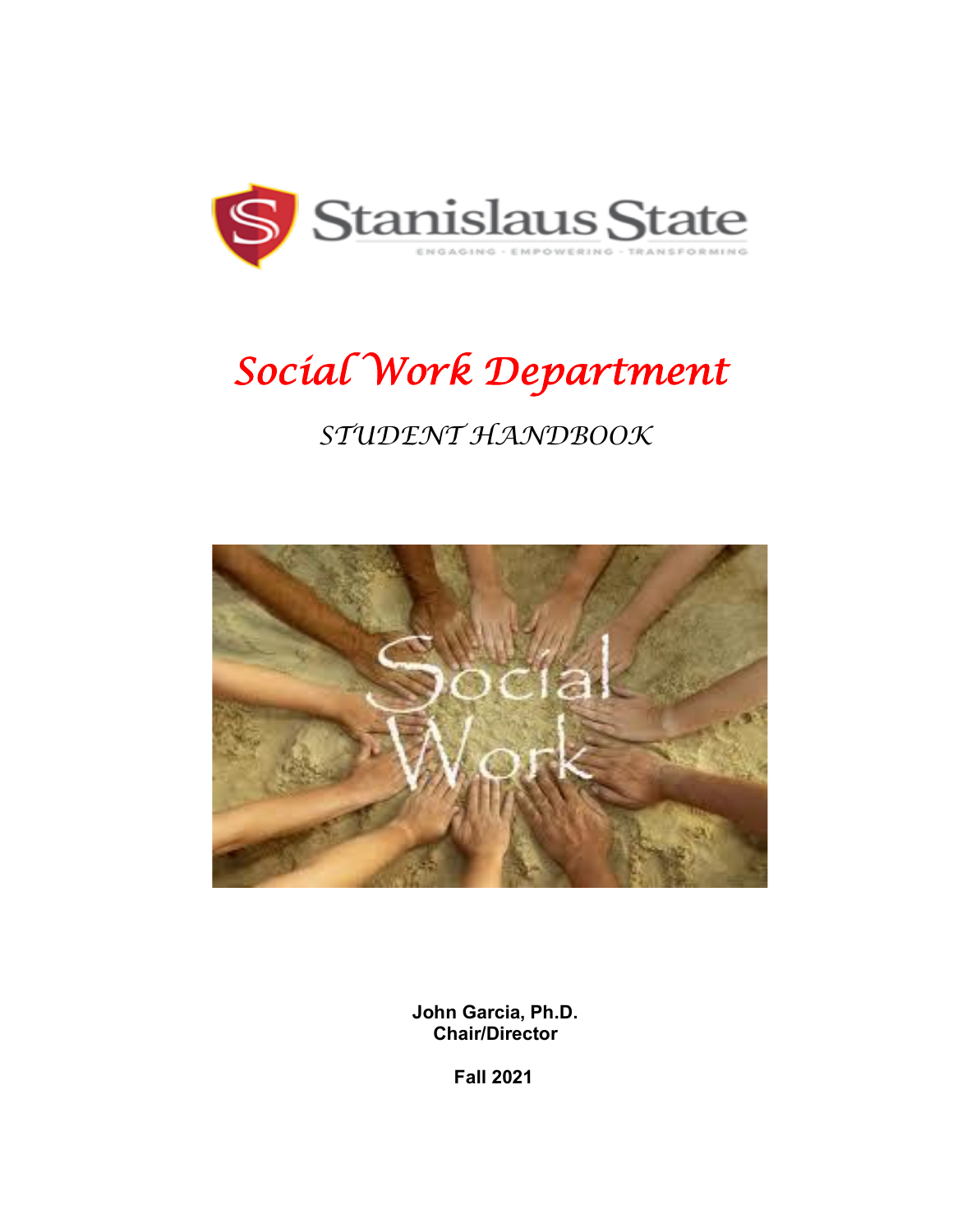### TABLE OF CONTENTS

| Introduction                                      | 1       |
|---------------------------------------------------|---------|
| Mission                                           | 1       |
| Program Goals                                     | 2       |
| <b>Student Learning Outcomes/Competencies</b>     | 3       |
| <b>Course Requirements</b>                        | 3       |
| Two-year Program                                  | $4 - 5$ |
| Three-year Program                                | $6 - 8$ |
| Electives                                         | 9       |
| <b>Writing Proficiency</b>                        | 9       |
| Individual Program Plan                           | 9       |
| Reapplication to the MSW Program for Admission    | 9       |
| Leaves Of Absence                                 | 10      |
| <b>Transfer Credits And Waivers</b>               | 11      |
| <b>BSW</b> Degree                                 | 11      |
| Course Waiver/Challenges                          | 11      |
| <b>Transfer Courses</b>                           | 11      |
| Practicum                                         | 12      |
| <b>Culminating Experiences</b>                    | 13      |
| <b>Registration for Culminating Assignment</b>    | 14      |
| <b>Culminating Assignment Prerequisites</b>       | 14      |
| <b>Graduate Grading Procedures</b>                | 15      |
| Grading Standards for Students in the MSW Program | 15      |
| Incompletes And Withdrawals                       | 15      |
| Withdrawals                                       | 15      |
| Incompletes                                       | 15      |
| <b>Grade Appeals</b>                              | 16      |
| Confidentiality of Grade Appeal                   | 16      |
| Grade Appeal Procedure                            | 17      |
| Advancement To Candidacy                          | 17      |
| <b>Graduate Student Advising</b>                  | 17      |
| Objectives                                        | 18      |
| Routine Advising Contacts                         | 18      |
| <b>Changing Advisors</b>                          | 18      |
| Academic Honesty                                  | 18      |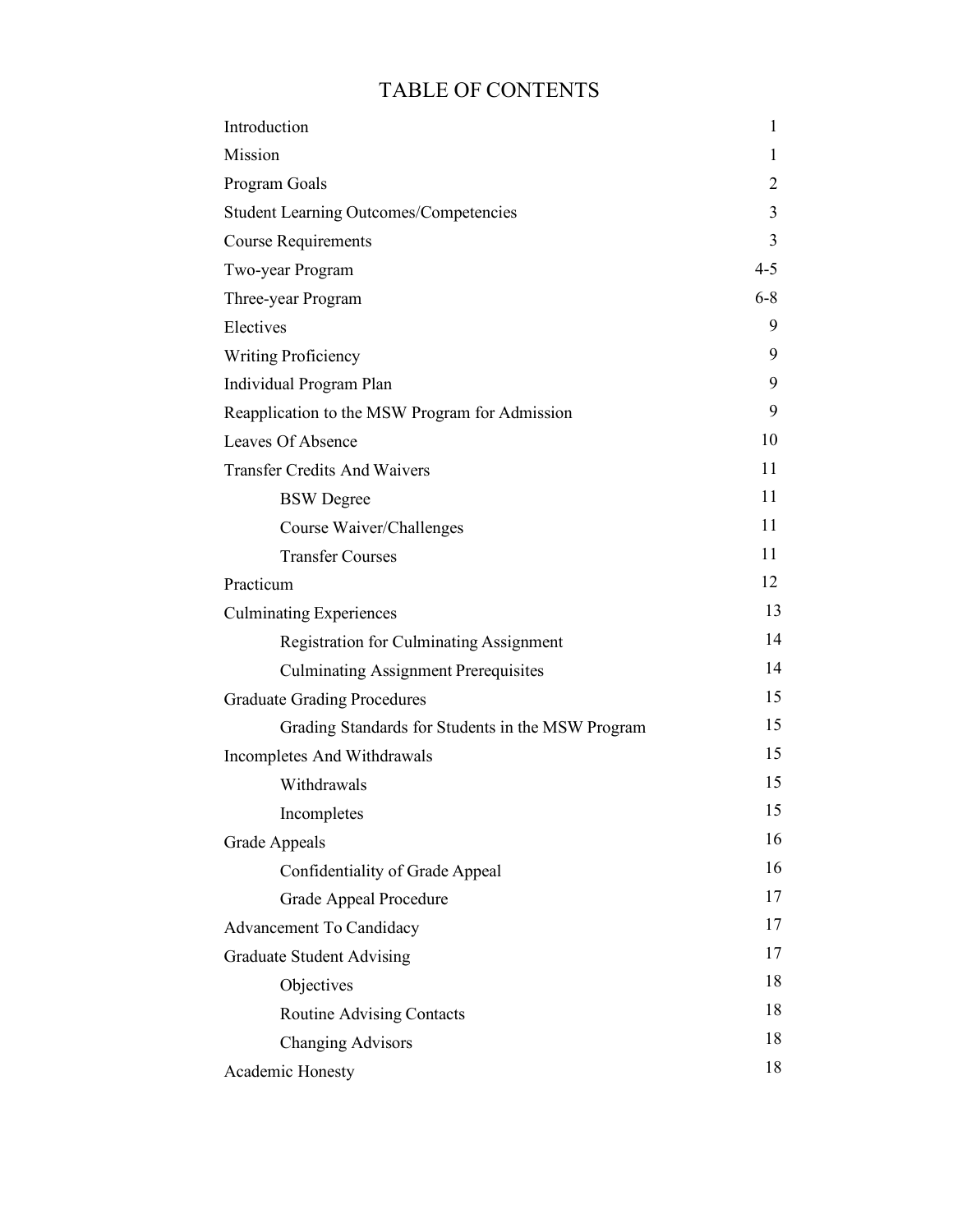### TABLE OF CONTENTS (continued)

Student Seeking Support within the MSW Program about a Non-Academic

| Issues Direct Engagement Solicitation of Support    | $19-20$   |
|-----------------------------------------------------|-----------|
| <b>Student Performance Review and Terminination</b> | $21 - 23$ |
| <b>Student Association</b>                          | 24        |
| National Association Of Social Workers (NASW)       | 24        |
| <b>Sexual Harassment Policy</b>                     | 25        |
| Nondiscrimination                                   | 25        |
| Campus Resources/Sources of Information             | 26        |
| <b>MSW Faculty And Staff</b>                        | 27        |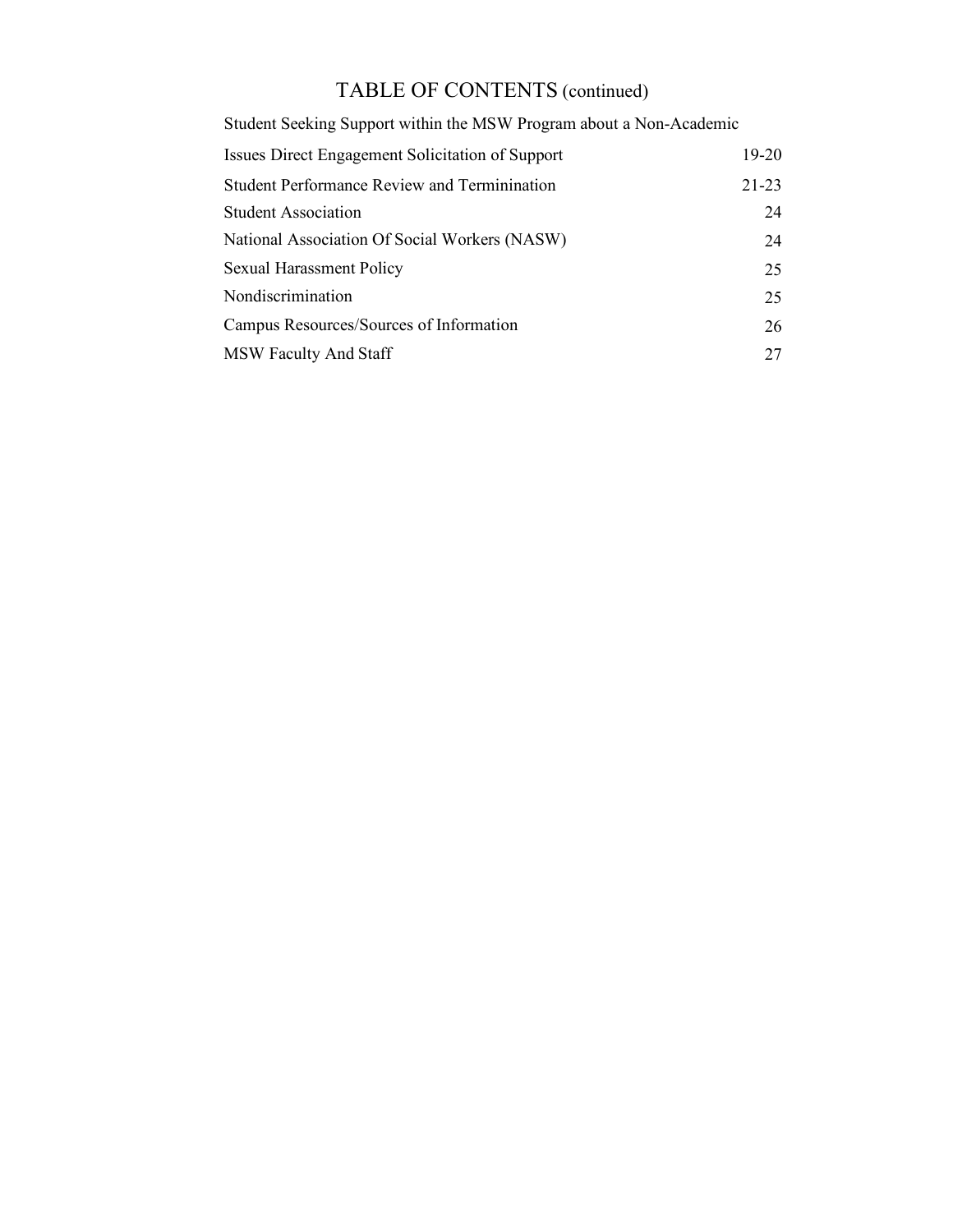### **SOCIAL WORK STUDENT HANDBOOK**

#### **INTRODUCTION**

Welcome to the Social Work Department at California State University, Stanislaus!

This handbook contains information about departmental policies, procedures, and commonly asked questions. Becoming familiar with the contents may well save you time and trouble as you continue through the MSW Program. You will also want to become familiar with other important sources of information including the CSU, Stanislaus Catalog, the CSU, Stanislaus Class Schedule, and the MSW Website (all available on-line).

The MSW Program is a Department within the College of Education, Kinesiology and Social Work, and is also under the auspices of the Graduate School. Policies set by the College and the Graduate School apply to the MSW Program. Graduate School policies especially relevant to MSW students are contained in the CSUS catalog and on the Graduate School website.

Be aware that policies summarized in this handbook and elsewhere are subject to ongoing review and revision. It is important that you stay in close communication with the MSW Program for the most current information. Information regarding the Social Work Department is also available on our website at www.csustan.edu/Social\_Work/index.htm . Email and student mailboxes are frequently used to convey important information. Check your e-mail and student mailbox regularly and please be sure to keep all of your contact information current with the department.

#### **MISSION**

The Master of Social Work Program at California State University, Stanislaus prepares social workers to advance social justice. This education is committed to social change based on an analysis of social, political, and economic structures and their impact. This teaching and learning environment enables faculty, students, and graduates to collaborate with othersto transform the conditions, which contribute to privilege and oppression. Graduates are prepared to use an advanced integrative practice approach to work with individuals, families, and communities to promote personal and collective liberation.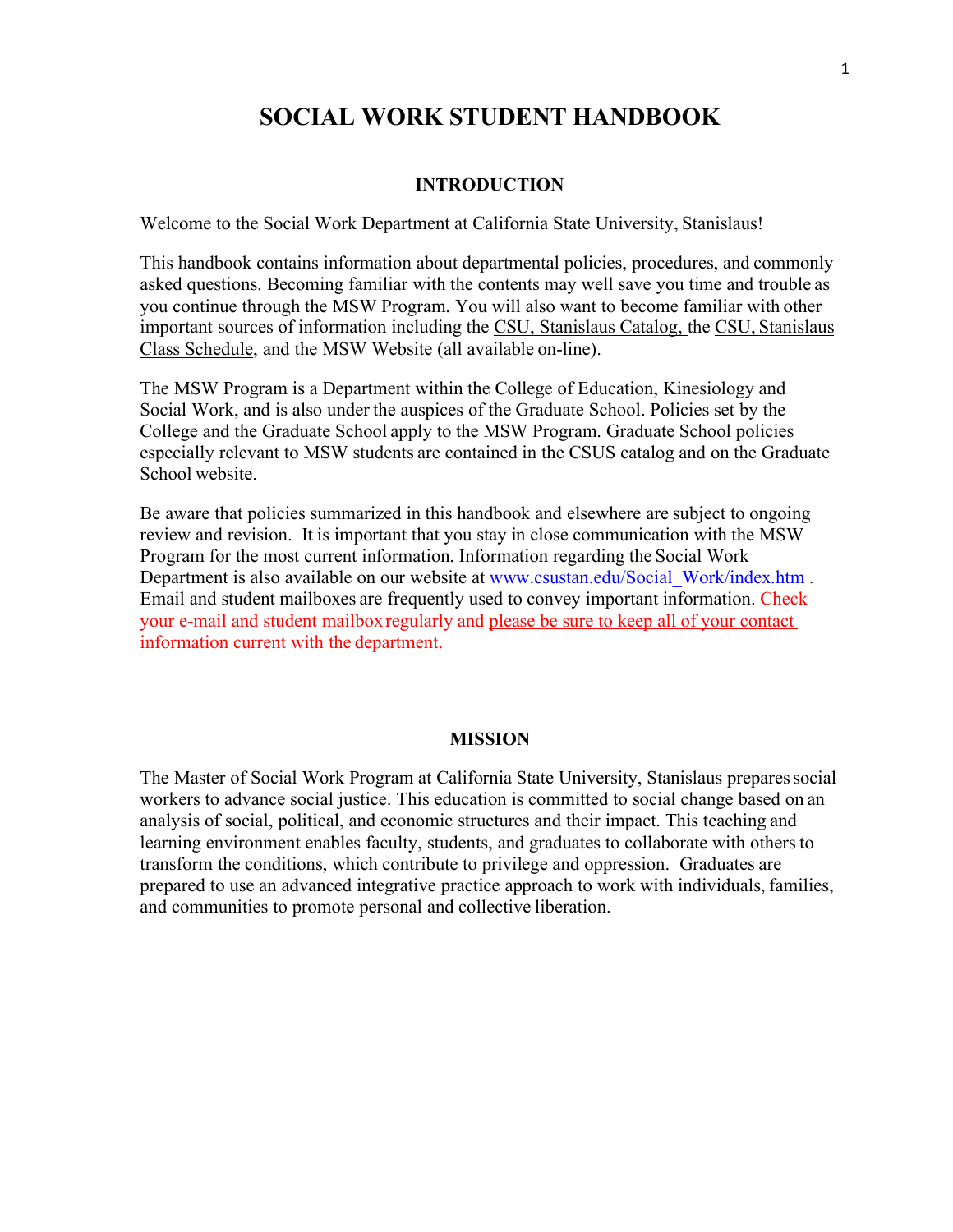#### **PROGRAM GOALS**

To achieve its mission, the Social Work Program strivesto:

- 1. Prepare professional social workers to engage with diverse populations in a process of critical reflection and action to address oppression and promote social justice.
- 2. Prepare professional social workers to engage in the struggle to understand and transform their biases.
- 3. Prepare professional social workers to use an integrative practice framework for multi-system interventions guided by ethics and informed by research.
- 4. Prepare professional social workers to assume leadership roles in meeting the social services needs of the region.
- 5. Create a learning environment based on principles of social justice where faculty and students participate in the development of knowledge that contributes to improving the social conditions in the region.
- 6. Create partnerships with community constituents based on principles of social justice that allow faculty and students to participate, as both leaders and learners, in the development of social work knowledge and service delivery systems.

The California State University, Stanislaus Department of Social Work mission is to provide education at the graduate level that is committed to social change based upon an analysis of social, political, and economic structures, and their impact. The focus is on collaboration with others to transform the conditions that contribute to privilege and oppression. The curriculum is conceptualized to address the Mission and achieve the program goals, in keeping with the Curriculum Policy Statement of the Council on Social Work Education. It is organized to prepare graduates for integrative practice with a generalist foundation.

At the cornerstone of the mission is the advanced Social Work Integrative Practice curriculum that encompasses solution-focused, narrative, cognitive-behavioral, and familycentered approaches to work with individuals and families. Community organizing, community development, social action, and advocacy are emphasized as macro-practice approaches. In the advanced year of the Masters of Social Work program students are exposed to the complex nature of social issues while striving to develop interventions and strategies for change that are multi-systemic. The conceptual frameworks that undergird the advanced year and the Integrative Practice Approach are: Ecological Perspective, Empowerment Theory, Strengths Perspective, Distributive Justice Model, and Cross Cultural Perspective.

Within the Advanced Integrative Practice curriculum, students are able to focus on various specialty areas of social work through the selection of advanced elective courses, including mental health, child welfare, and aging, among others.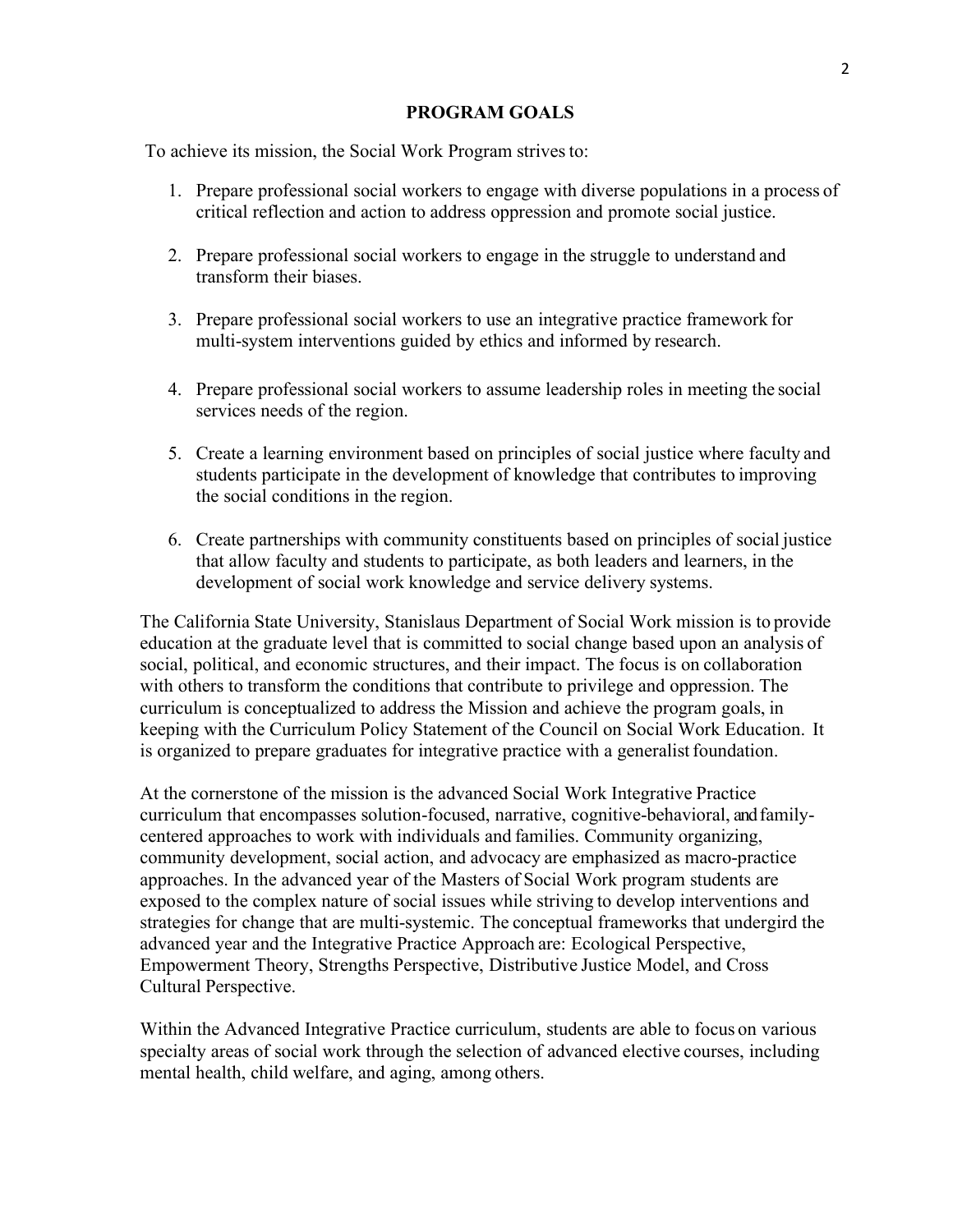#### **STUDENT LEARNING OUTCOMES/COMPETENCIES**

The MSW Program intends to graduate social workers who possess and demonstrate core competencies of professional social work practice based on the Educational Policies and Accreditation Standards (EPAS) of the Council on Social Work Education. Competencybased education is an outcome performance approach to curriculum design. Competencies are made up of measurable practice behaviors and are comprised of knowledge, values, and skills. The goal of the outcome approach is to demonstrate the integration and application of the competencies in practice with individuals, families, groups, organizations, and communities.

Core competency outcomes include:

#### **Competency 1: Demonstrate Ethical and Professional Behavior**

**Competency 2: Engage Diversity and Difference in Practice**

**Competency 3: Advance Human Rights and Social, Economic, and Environmental Justice** 

**Competency 4: Engage In Practice-informed Research and Research-informed Practice**

**Competency 5: Engage in Policy Practice**

**Competency 6: Engage with Individuals, Families, Groups, Organizations, and Communities** 

**Competency 7: Assess Individuals, Families, Groups, Organizations, and Communities**

#### **Competency 8: Intervene with Individuals, Families, Groups, Organizations, and Communities**

#### **Competency 9: Evaluate Practice with Individuals, Families, Groups, Organizations, and Communities**

#### **COURSE REQUIREMENTS**

The two-year MSW Program consists of four semesters of course work leading to the MSW Degree. This option is for students who can devote their time and attention to intensive study. Most classes taken by two-year students are in the daytime (i.e., 8:00 a.m. to 6:00 p.m.), but can be scheduled during evening hours as well. Elective courses are often at night. Field practicum is undertaken concurrently with a full load of classroom courses. No credit is given for life experience or previous work experience.

The three-year MSW Program is intended for students who need to spread their graduate studies over a longer period of time to accommodate other responsibilities. It must be emphasized, however, that the MSW Program is very demanding of time and energy, even when undertaken over the three year time period. Classes are typically scheduled in the evenings after 4:00 p.m. It is also extremely important for students to arrange for flexibility in work hours whenever possible. Field practicum is scheduled two full days a week. You are expected to be in your placement during the agency's normal hours of operation (daytime hours). Evening and weekend field placements are not available.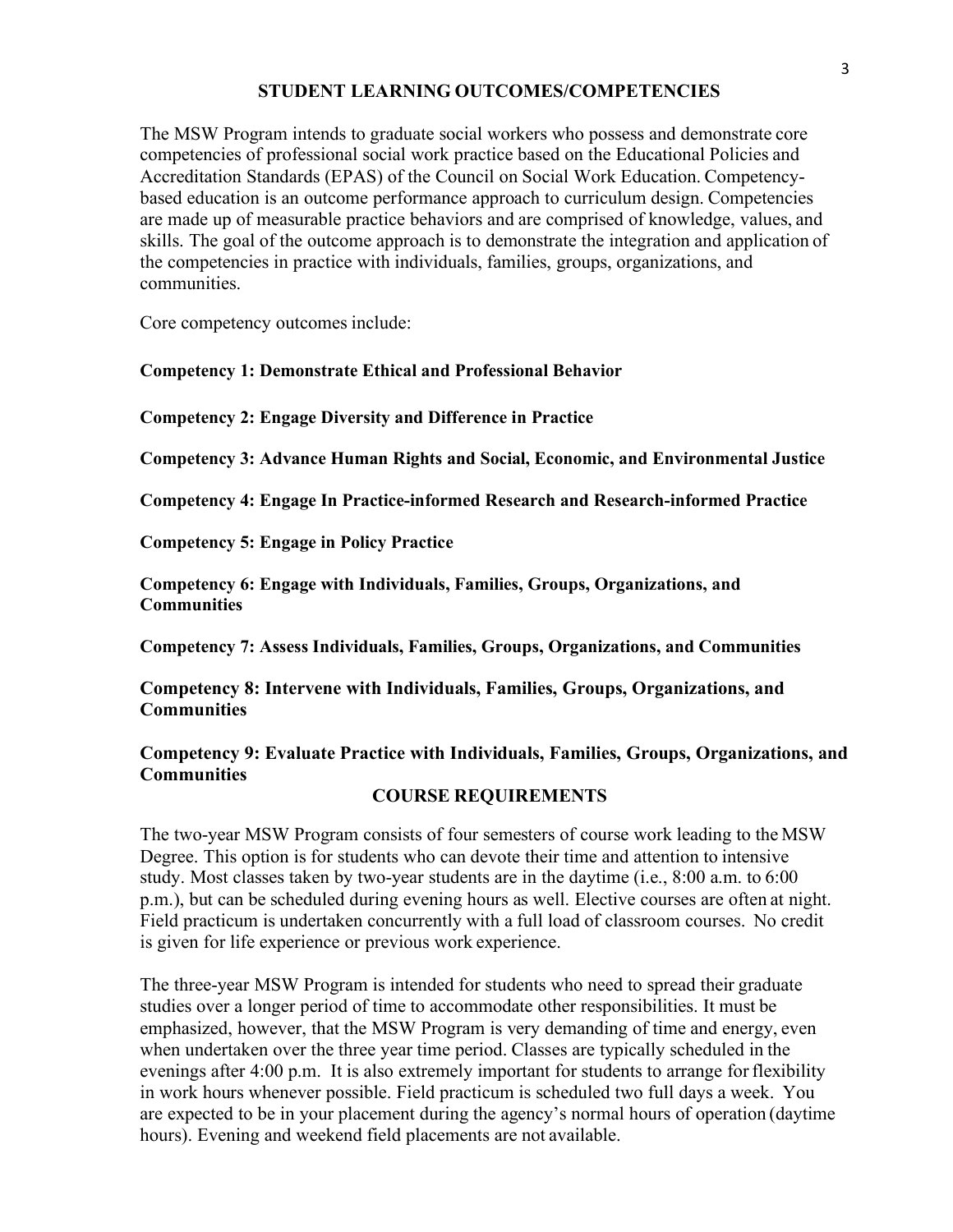

### **MSW Two Year Program AY 2021/22 Admits**

| <b>Fall (First Semester)</b> |               | <b>Year 1 – Foundation</b>                                         |  |
|------------------------------|---------------|--------------------------------------------------------------------|--|
| <b>Units</b>                 | <b>SW NBR</b> | <b>Course Title</b>                                                |  |
| 3                            | SW 5000       | Social Justice in Social Work                                      |  |
|                              | SW 5005       | Human Behavior and the Social Environment I                        |  |
|                              | SW 5020       | Social Work Research Methods                                       |  |
|                              | SW 5030       | Foundation I: Generalist SW Practice Using a Strengths Perspective |  |
|                              | SW 5040       | Field Instruction I (Foundation Practicum)                         |  |
| 15                           |               |                                                                    |  |

#### **Spring (Second Semester)**

| <b>Units</b> | <b>SW NBR</b> | <b>Course Title</b>                                                 |
|--------------|---------------|---------------------------------------------------------------------|
|              |               |                                                                     |
| 3            | SW 5001       | Social Welfare Policy and Services for Social Justice I             |
| 3            | SW 5025       | Current Trends in Social Work Research                              |
| 3            | SW 5031       | Foundation II: Generalist SW Practice Using a Strengths Perspective |
| 3            | SW 5040       | Field Instruction I (Foundation Practicum)                          |
| 3            | SW 5xxx       | Elective Course*                                                    |
| 15           |               |                                                                     |

#### **Fall (Third Semester) Year 2 – Advanced**

| <b>Units</b>  | <b>SW NBR</b>   | <b>Course Title</b>                                              |
|---------------|-----------------|------------------------------------------------------------------|
| 3             | SW 5002         | Social Welfare Policy and Services for Social Justice II         |
| 3             | SW 5032         | Advanced Integrative Practice with Children, Adults and Families |
| 3             | SW 5041         | Field Instruction II (Advanced Practicum)                        |
| 1             | SW 5960 or 5990 | Graduate Project Advising I or Thesis Advising I                 |
| $\mathcal{P}$ | SW 5991         | Capstone                                                         |
| 3             | SW 5xxx         | Elective Course*                                                 |

| OR | <b>EXAM SCHEDULE</b> |                                                                  |
|----|----------------------|------------------------------------------------------------------|
| 3  | SW 5002              | Social Welfare Policy and Services for Social Justice II         |
| 3  | SW 5032              | Advanced Integrative Practice with Children, Adults and Families |
| 3  | SW 5041              | Field Instruction II (Advanced Practicum)                        |
| 6  | SW 5xxx              | (2) Elective Courses*                                            |
| 15 |                      |                                                                  |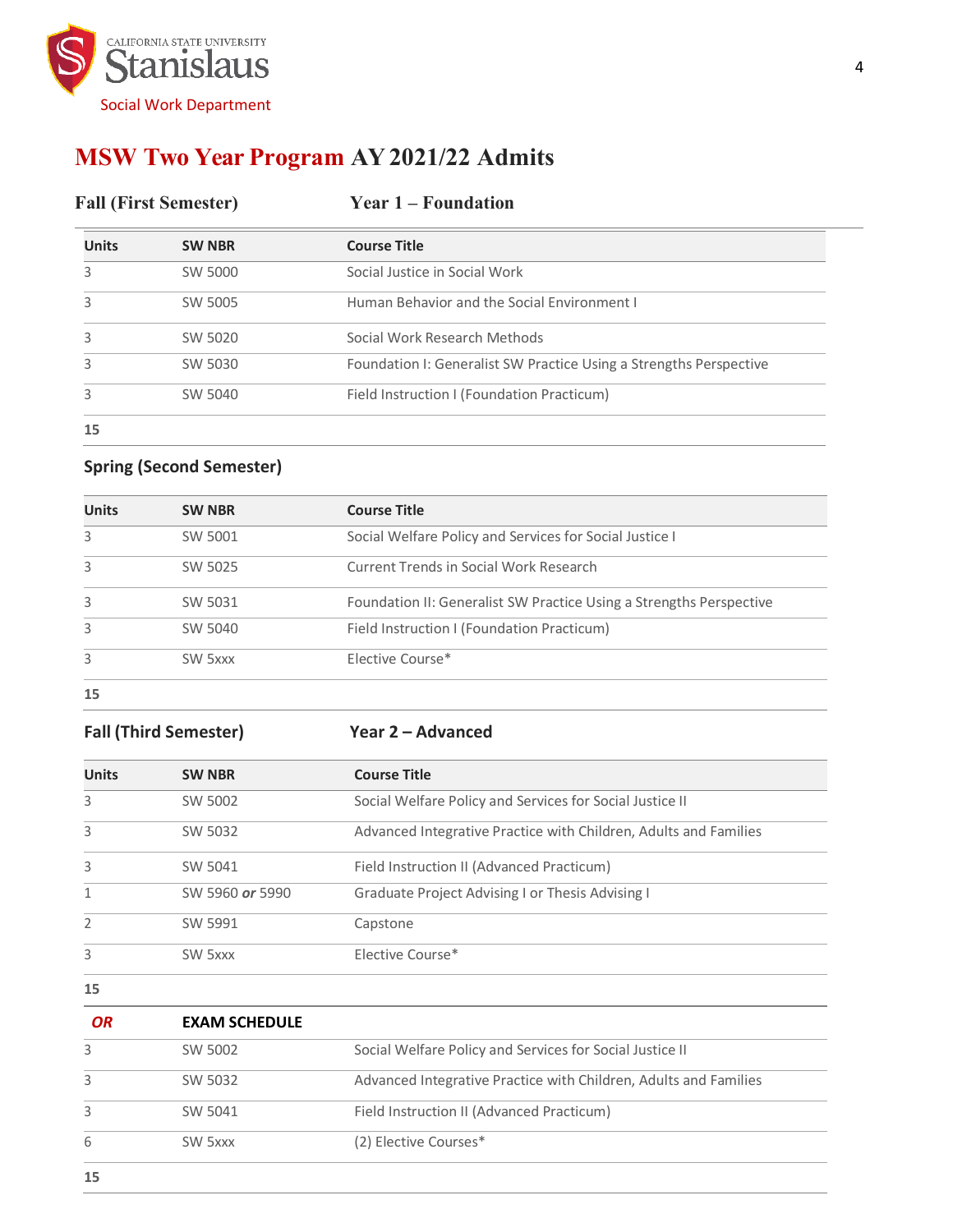#### **Spring (Fourth Semester)**

| <b>Units</b>   | <b>SW NBR</b>        | <b>Course Title</b>                                            |
|----------------|----------------------|----------------------------------------------------------------|
| 3              | SW 5033              | Advanced Integrative Practice with Groups                      |
| 3              | SW 5034              | Advanced Integrative Practice with Community and Organizations |
| 3              | SW 5041              | Field Instruction II (Advanced Practicum)                      |
| 1              | SW 5962 or 5992      | Graduate Project Advising II or Thesis Advising II             |
| $\overline{2}$ | SW 5991              | Capstone                                                       |
| 3              | SW 5xxx              | Elective Course*                                               |
| 15             |                      |                                                                |
| <b>OR</b>      | <b>EXAM SCHEDULE</b> |                                                                |
| 3              | SW 5033              | Advanced Integrative Practice with Groups                      |
| 3              | SW 5034              | Advanced Integrative Practice with Community and Organizations |
| 3              | SW 5041              | Field Instruction II (Advanced Practicum)                      |
| 3              | SW 5975              | <b>Culminating Seminar</b>                                     |
| 3              | SW 5xxx              | Elective Course*                                               |
| 15             |                      |                                                                |

**TOTAL 60 Units \***Consult with your academic advisor

- Thesis/Project students 51 units required plus 9 units of electives
- Exam students 48 units required plus 12 units of electives
- Field Practicum days are Tuesdays and Thursdays

#### **\*Elective Courses**

- SW 5011 Psycho-Social Assessment (3 units)
- SW 5012 Integrated Behavioral Health: Recovery, Resilience, Wellness (3 units)
- SW 5013 Social Work Practice with Death, Grief, and Loss (3 units)
- SW 5014 Law and Ethics in Social Work Practice (3 units)
- SW 5016 Social Work Practice with Trauma Survivors (3 units)
- SW 5017 Social Work in Healthcare (3 units)
- SW 5042 Social Work Practice with Children and Adolescents Involved in the Justice System (3 units)
- SW 5043 Advanced Assessment and Intervention in Child Abuse and Neglect (3 units)
- SW 5055 Social Work Practice: Addictions (3 units)
- SW 5058 Gerontological Social Work (3 units)
- SW 5060 Child Welfare Information Systems (1 unit)
- SW 5950 Selected Topics in Social Work (1-5 units)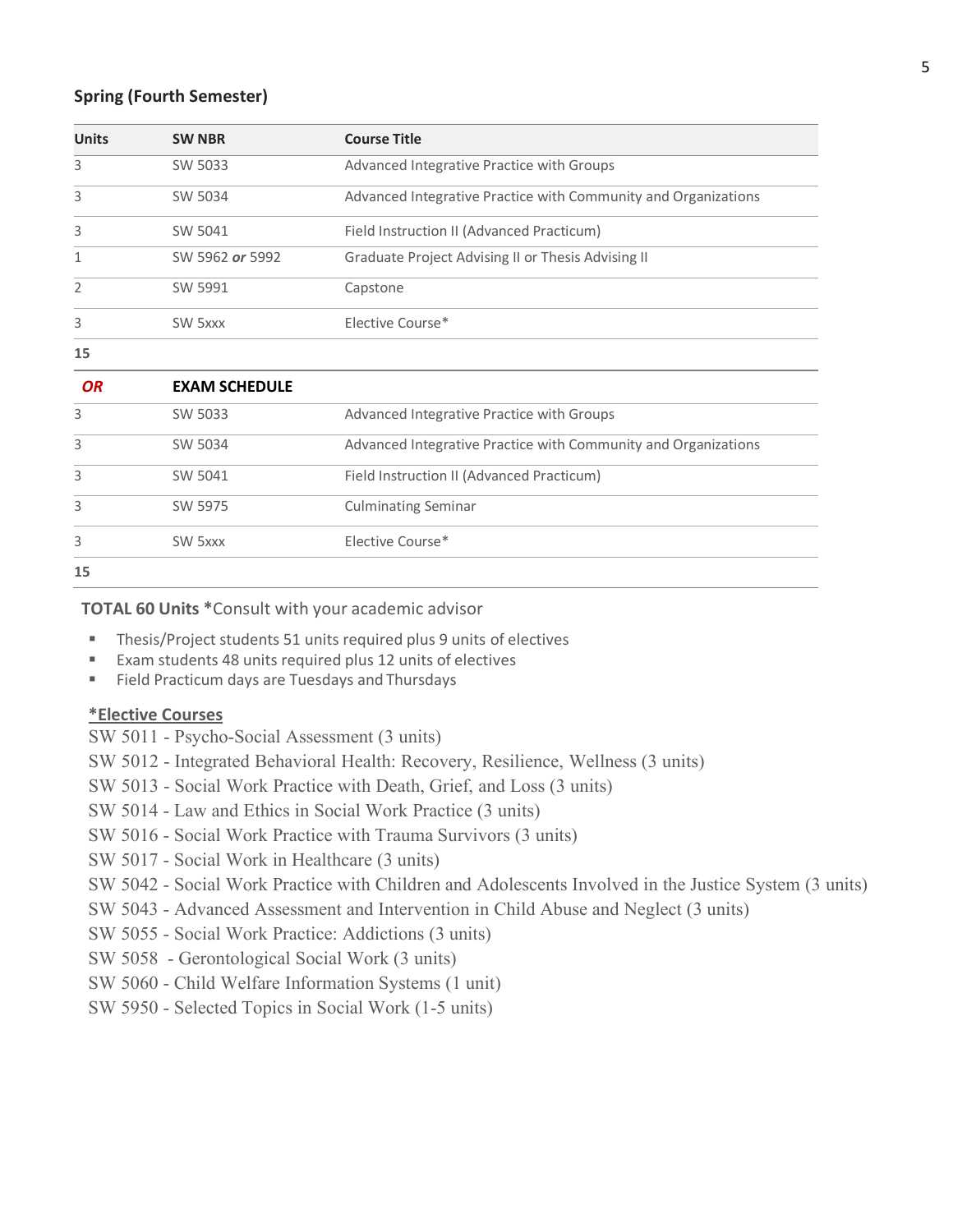

### **MSW Three Year Program AY 2021/22 Admits**

| <b>Fall (First Semester)</b> |               | <b>Year 1</b>                                                      |  |
|------------------------------|---------------|--------------------------------------------------------------------|--|
| <b>Units</b>                 | <b>SW NBR</b> | <b>Course Title</b>                                                |  |
|                              | SW 5000       | Social Justice in Social Work                                      |  |
|                              | SW 5005       | Human Behavior and the Social Environment I                        |  |
|                              | SW 5030       | Foundation I: Generalist SW Practice Using a Strengths Perspective |  |
|                              | SW 5040       | Field Instruction I (Foundation Practicum)                         |  |
| 12                           |               |                                                                    |  |

#### **Spring (Second Semester)**

| <b>Units</b> | <b>SW NBR</b> | <b>Course Title</b>                                                 |
|--------------|---------------|---------------------------------------------------------------------|
| 3            | SW 5001       | Social Welfare Policy and Services for Social Justice I             |
| 3            | SW 5031       | Foundation II: Generalist SW Practice Using a Strengths Perspective |
| 3            | SW 5040       | Field Instruction I (Foundation Practicum)                          |
| 3            | SW 5xxx       | Elective Course*                                                    |
| 12           |               |                                                                     |

**Fall (Third Semester) Year 2**

| <b>Units</b> | <b>SW NBR</b> | <b>Course Title</b>                                              |
|--------------|---------------|------------------------------------------------------------------|
| 3            | SW 5002       | Social Welfare Policy and Services for Social Justice II         |
| 3            | SW 5020       | Social Work Research Methods                                     |
| 3            | SW 5032       | Advanced Integrative Practice with Children, Adults and Families |
| 3            | SW 5041       | Field Instruction II (Advanced Practicum)                        |
| 12           |               |                                                                  |

#### **Spring (Fourth Semester)**

| <b>Units</b> | <b>SW NBR</b> | <b>Course Title</b>                                            |
|--------------|---------------|----------------------------------------------------------------|
| 3            | SW 5033       | Advanced Integrative Practice with Groups                      |
| 3            | SW 5034       | Advanced Integrative Practice with Community and Organizations |
| 3            | SW 5025       | <b>Current Trends in Social Work Research</b>                  |
| 3            | SW 5041       | Field Instruction II (Advanced Practicum)                      |
| 12           |               |                                                                |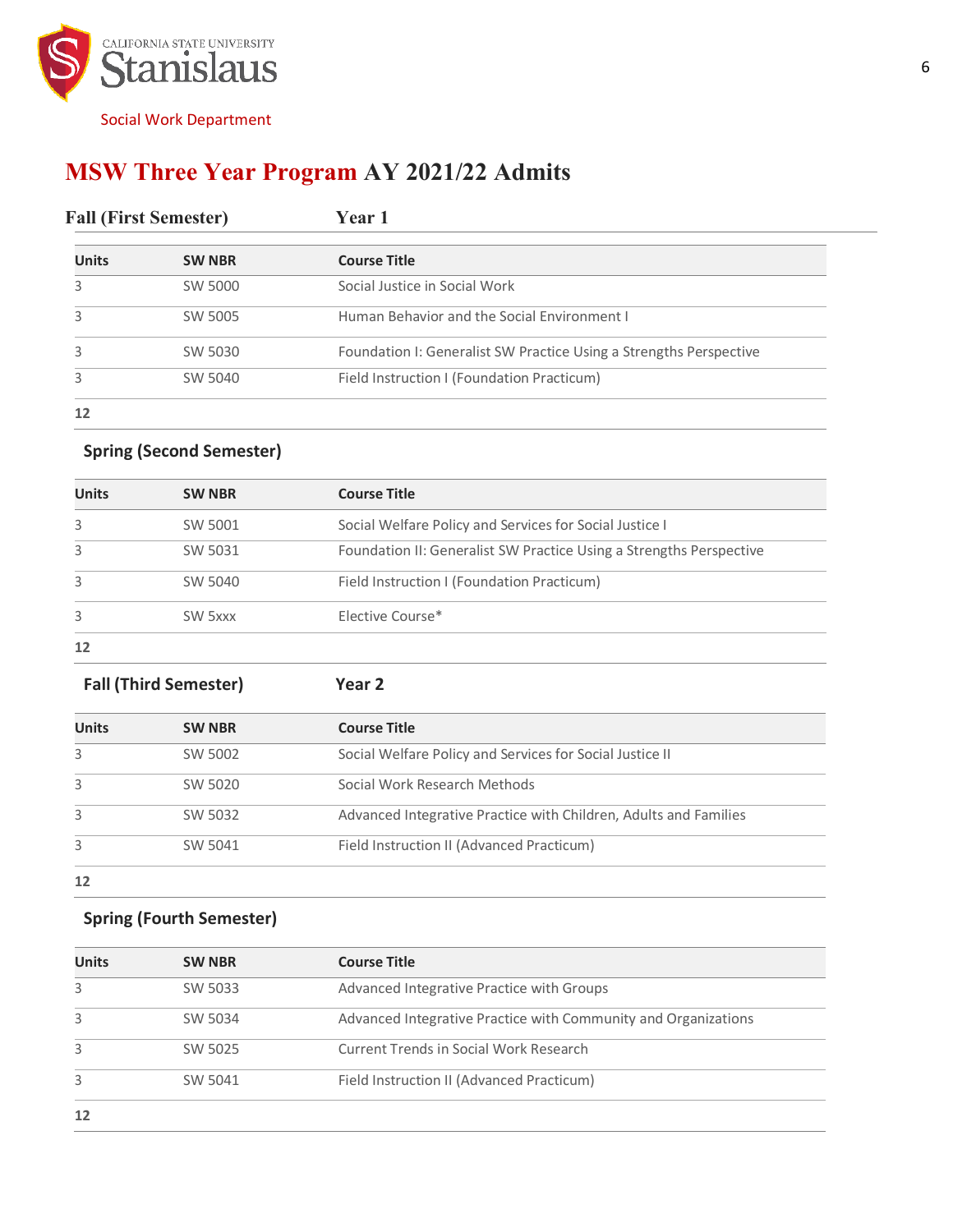#### **Fall (Fifth Semester) Year 3**

| <b>Units</b>   | <b>SW NBR</b>        | <b>Course Title</b>                              |
|----------------|----------------------|--------------------------------------------------|
| $\mathbf{1}$   | SW 5960 or 5990      | Graduate Project Advising I or Thesis Advising I |
| $\overline{2}$ | SW 5991              | Capstone                                         |
| 3              | SW 5xxx              | Elective Course*                                 |
| 6              |                      |                                                  |
| <b>OR</b>      | <b>EXAM SCHEDULE</b> |                                                  |
| 3              | SW 5xxx              | Elective Course*                                 |
| 3              | SW 5xxx              | Elective Course*                                 |
| 6              |                      |                                                  |

#### **Spring (Sixth Semester)**

| <b>Units</b>   | <b>SW NBR</b>        | <b>Course Title</b>                                |  |  |
|----------------|----------------------|----------------------------------------------------|--|--|
| $\mathbf{1}$   | SW 5962 or 5992      | Graduate Project Advising II or Thesis Advising II |  |  |
| $\overline{2}$ | SW 5991              | Capstone                                           |  |  |
| 3              | SW 5xxx              | Elective Course*                                   |  |  |
| 6              |                      |                                                    |  |  |
| <b>OR</b>      | <b>EXAM SCHEDULE</b> |                                                    |  |  |
| 3              | SW 5975              | <b>Culminating Seminar</b>                         |  |  |
| 3              | SW 5xxx              | Elective Course*                                   |  |  |
| 6              |                      |                                                    |  |  |

**TOTAL 60 Units \***Consult with your academic advisor

- Thesis/Project students 51 units required plus 9 units of electives
- Exam students 48 units required plus 12 units of electives
- Field Practicum days are Tuesdays and Thursdays

#### **\*Elective Courses**

- SW 5011 Psycho-Social Assessment (3 units)
- SW 5012 Integrated Behavioral Health: Recovery, Resilience,Wellness (3 units)
- SW 5013 Social Work Practice with Death, Grief, and Loss (3 units)
- SW 5014 Law and Ethics in Social Work Practice (3 units)
- SW 5016 Social Work Practice with Trauma Survivors (3units)
- SW 5017 Social Work in Healthcare (3 units)
- SW 5042 Social Work Practice with Children and Adolescents Involved in the Justice System (3 units)
- SW 5043 Advanced Assessment and Intervention in Child Abuse and Neglect (3 units)
- SW 5055 Social Work Practice: Addictions (3 units)
- SW 5058 Gerontological Social Work (3 units)
- SW 5060 Child Welfare Information Systems (1 unit)
- SW 5950 Selected Topics in Social Work (1-5 units)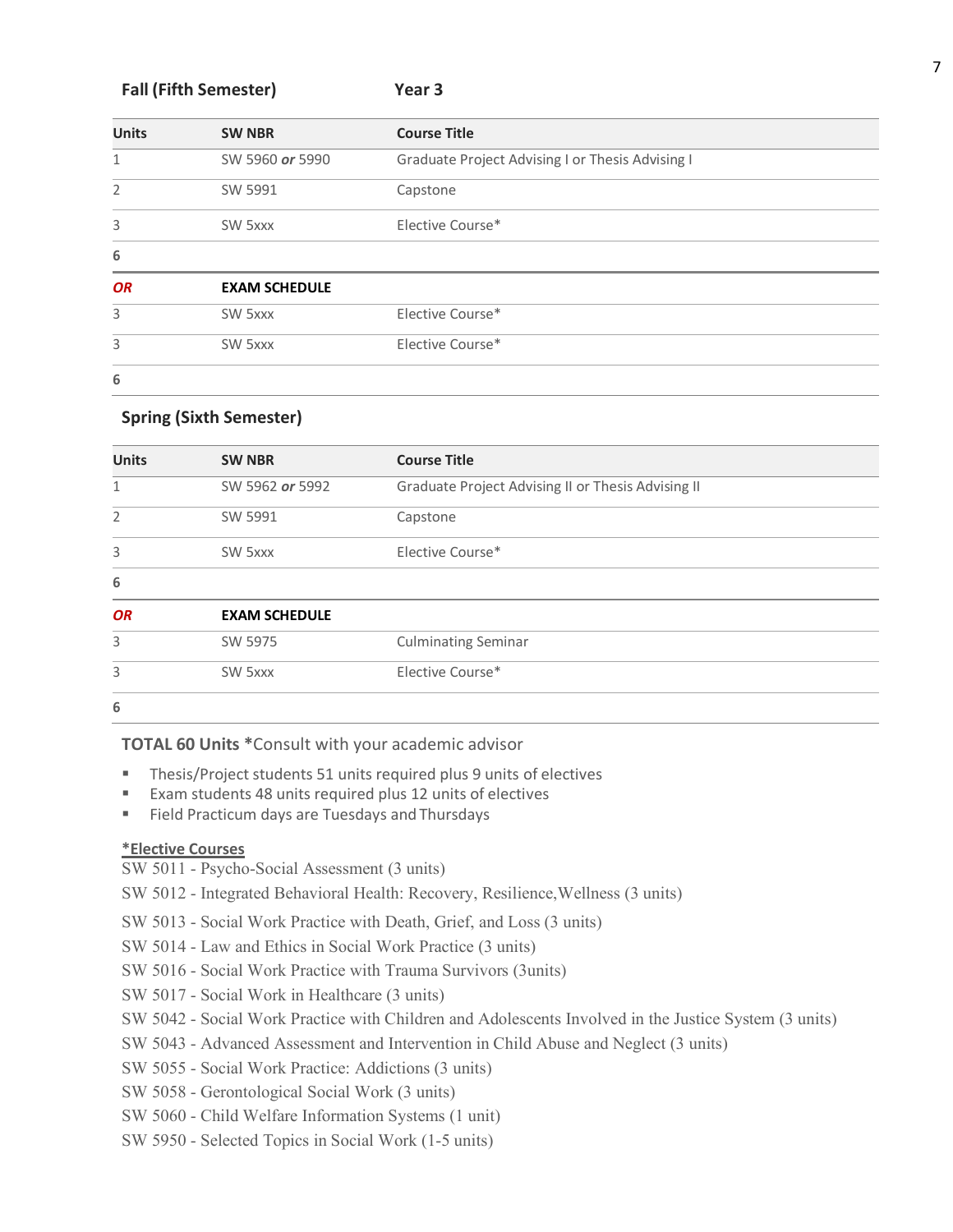#### **ELECTIVES**

Elective courses offered by the MSW Program are intended to contribute to the knowledge base, including focusing on specialty areas (child welfare, mental health, aging, etc.), and to address the mission of the program. With special permission, students can be able to take elective courses in other departments from 4000 or 5000 series. Acceptable 4000 level courses must be able to accommodate graduate students (more advanced learning assignments) and both the course instructor and the MSW academic advisor must approve of the registration prior to enrollment in the course. The student's academic advisor must approve any courses outside the MSW Program in advance. Approval will be based upon the student's individual goals and learning needs as well as relevance to the MSW curriculum. Failure to obtain approval in advance may prevent the student from receiving credit for any elective outside the Department.

#### **WRITING PROFICIENCY**

Graduate students are expected to demonstrate writing proficiency commensurate with graduate education and to be able to communicate effectively, in writing, with other professionals as well as the general public. Academic and research papers are to be submitted in accordance with the style of the Publication Manual of the American Psychological Association, most recent (currently  $6<sup>th</sup>$ ) edition. Students who hold a Bachelor's degree from any CSU will have met the writing proficiency requirement. Graduate students who have not already met this requirement may satisfy the CSU writing proficiency requirement by successfully completing SW 5030 and SW 5031.

#### **INDIVIDUAL PROGRAM PLAN**

It is students' responsibility to be familiar with MSW Degree requirements and to keep track of when they will need to take particular courses. Students' faculty academic advisors can answer any questions students may have about their individual program plan. It is very important for students to check with their faculty advisor if they are considering any deviation from the usual sequencing of courses.

Keep a File: From time to time the Department will send students memoranda containing important information. Students may also receive correspondence from the University, Admissions and Records, or the Graduate School. Keeping a running file of all official actions regarding status, all copies of documents sent, all grade reports, all important memosregarding requirements, curriculum, field, due dates, etc., is extremely important. Students must take responsibility for their own academic status and requirements and keeping records of their progress.

#### **REAPPLICATION FOR ADMISSION TO THE MSWPROGRAM**

CSU Stanislaus and the MSW department do not grant deferred admission. Applicants who have been offered admission to the MSW program but do not begin as MSW students in the year that they are offered admission must reapply to the MSW Program in the following year. When applicants reapply, they must submit a new MSW Department application and a new Criminal Records Statement. They may request to have their other application materials retrieved from the prior year's application file to be included in their new application packet. The applicant will then be considered in the new year's application reviewprocess along with all other applicants.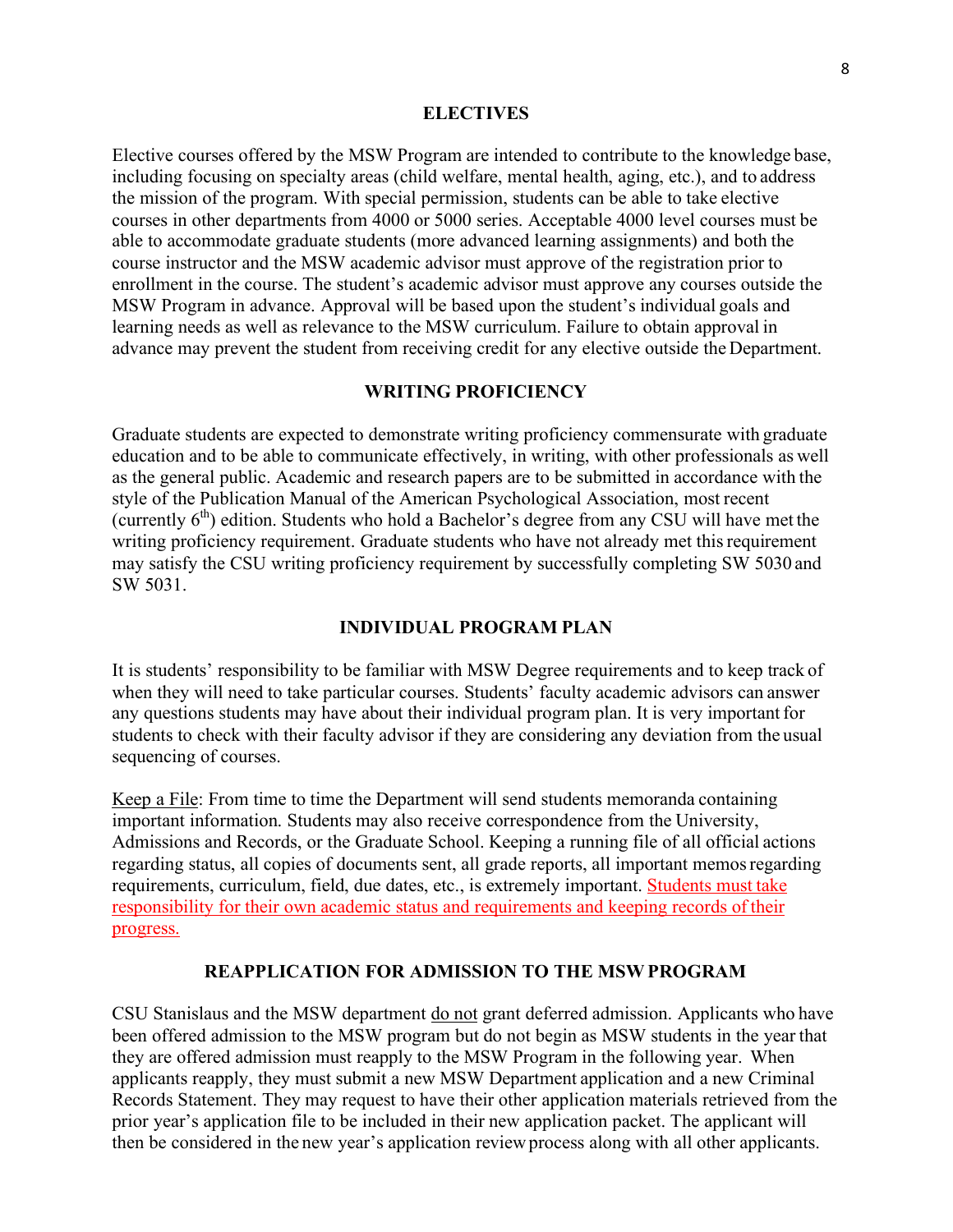Any applicant re-applying to the MSW Program (or requesting inclusion in the next year's applicant pool) will also have to re-apply to the University for admission as a graduate student, and will be required to pay the University Application Fee. (The MSW department does not require a separate application fee).

Please note that this re-application process does not guarantee that the applicant will be offered admission to the MSW Program. The application will be reconsidered in light of the next year's applicant pool. Applicants requesting this process are encouraged (but are not required) to update their application file to include any new information that they believe will enhance their presentation for admission. The process of requesting the retrieval of prior year application file materials only applies to the year immediately following the first application year. After that time, applicants can be required to resubmit all application file documents.

#### **LEAVES OF ABSENCE**

According to University policy, a leave of absence may only be granted based on unavoidable circumstances beyond the control of the student. Students withdrawing from CSU Stanislaus who will not be registered for at least one semester each calendar year for reasons beyond their control (e.g., compulsory military duty, medical, pregnancy, etc.) may request a "leave of absence" to protect their right to degree requirements which were fixed at the time of admission to the University.

The SW Department requires submission of an "MSW Leave of Absence" request form and a written verification explaining the reason for non-enrollment. Financial reasons or failing grades are not acceptable justifications for Leave of Absence approval. The leave of absence only relates to the MSW Program and is separate from other University requirements. Approval of a leave of absence request to the MSW Department is not automatic or guaranteed, and each leave of absence request is reviewed on a case-by-case basis.

A student is expected to be in "good academic standing" in order to be considered and/or approved for a leave of absence from the MSW Program. Granting a leave of absence to a student in the MSW Program does not guarantee readmission to the University or exemption from the regular application for readmission procedures, application fees, and filing dates. Students may protect their University rights to a former catalog year for graduation requirements by enrolling at least part-time for one semester each calendar year.

Before returning from a leave of absence, the student is expected to meet with his/her faculty academic advisor to discuss how the leave has affected his/her planned program of work. In most cases, a leave will require an individualized revision of the student's plan of study in order to maintain the proper sequencing of courses.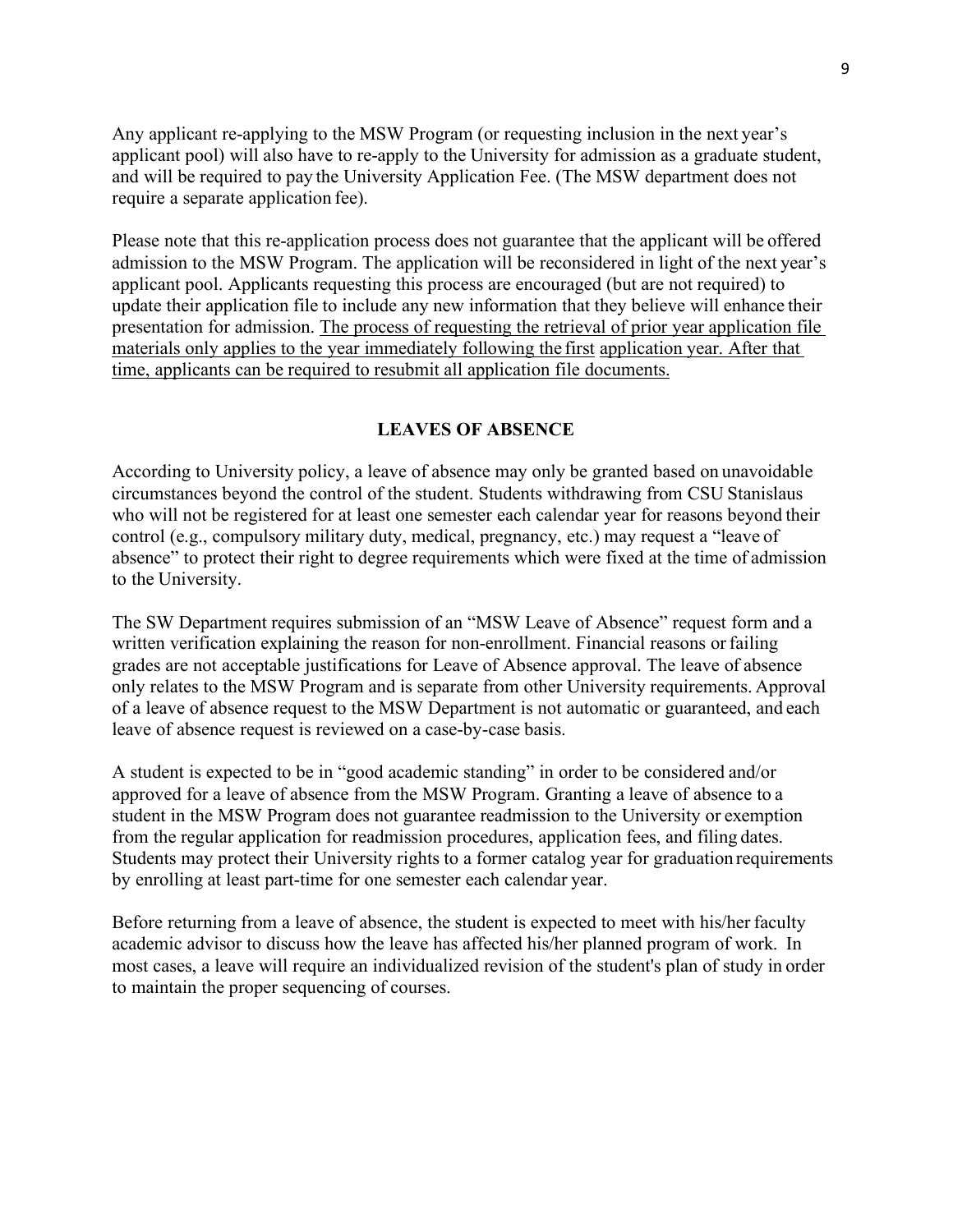#### **TRANSFER CREDITS AND WAIVERS**

MSW students are subject to the university's policies for Graduate School, which can be found in the catalog. When the department's policies are more restrictive than those of the Graduate School, policies of the department are enforced. The following are additional policies of the Social Work Program:

#### BSW Degree

Students with BSW degrees from accredited programs are advised to submit a written request and meet with the MSW Program Director prior to the beginning of fall courses in their first semester to determine whether any foundation year MSW courses are redundant with their undergraduate preparation. Such determination can be based on course syllabi, texts, informal testing (i.e., discussion of relevant concepts), or formal examination for each class. Specific courses found to be redundant in content with the student's undergraduate education can be waived for the MSW degree, but the "units" may not be waived. Students will replace any MSW course which is waived with an elective course in the program. Field practicum courses cannot be waived in the MSW Program.

#### Course Waivers/Challenges

1) Any student may request an opportunity to challenge required courses in the foundation year curriculum by passing a comprehensive written and oral examination in each course. Students must achieve a passing graduate level grade (B) on the exam. Time is made available prior to fall classes for this purpose. Such requests should be made in writing to the Director of the MSW Program. Requests must be submitted at least four weeks before the first day of class.

2) In compliance with CSU, Stanislaus Graduate School requirements, all courses waived, whether on the basis of BSW preparation or successful challenge examination, must be substituted with an approved elective so that a total of 60 units are completed for the MSW master's degree.

3) FIELDWORK courses are not subject to waiver or challenge.

#### Transfer Courses from Other MSW Programs

Each MSW graduate course taken at another CSWE accredited social work program in another university will be reviewed by an assigned faculty to determine acceptability of the course as a part of the CSU, Stanislaus Social Work Program. Subject to review and approval, a student may transfer course credits for a maximum of 30 units (1 year of study) from another graduate social work program that is accredited by the Council on Social Work Education. Under University policy, transfer of more than nine (9) semester units requires review and approval by the College Dean in addition to the MSW Program Director. Only courses comparable to the foundation curriculum of CSU, Stanislaus Master of Social Work Program will be accepted for credit toward the MSW degree. All transfer requests must be completed in writing and submitted to the MSW Program, preferably at the time of application, and not any later than the date of the admission decision.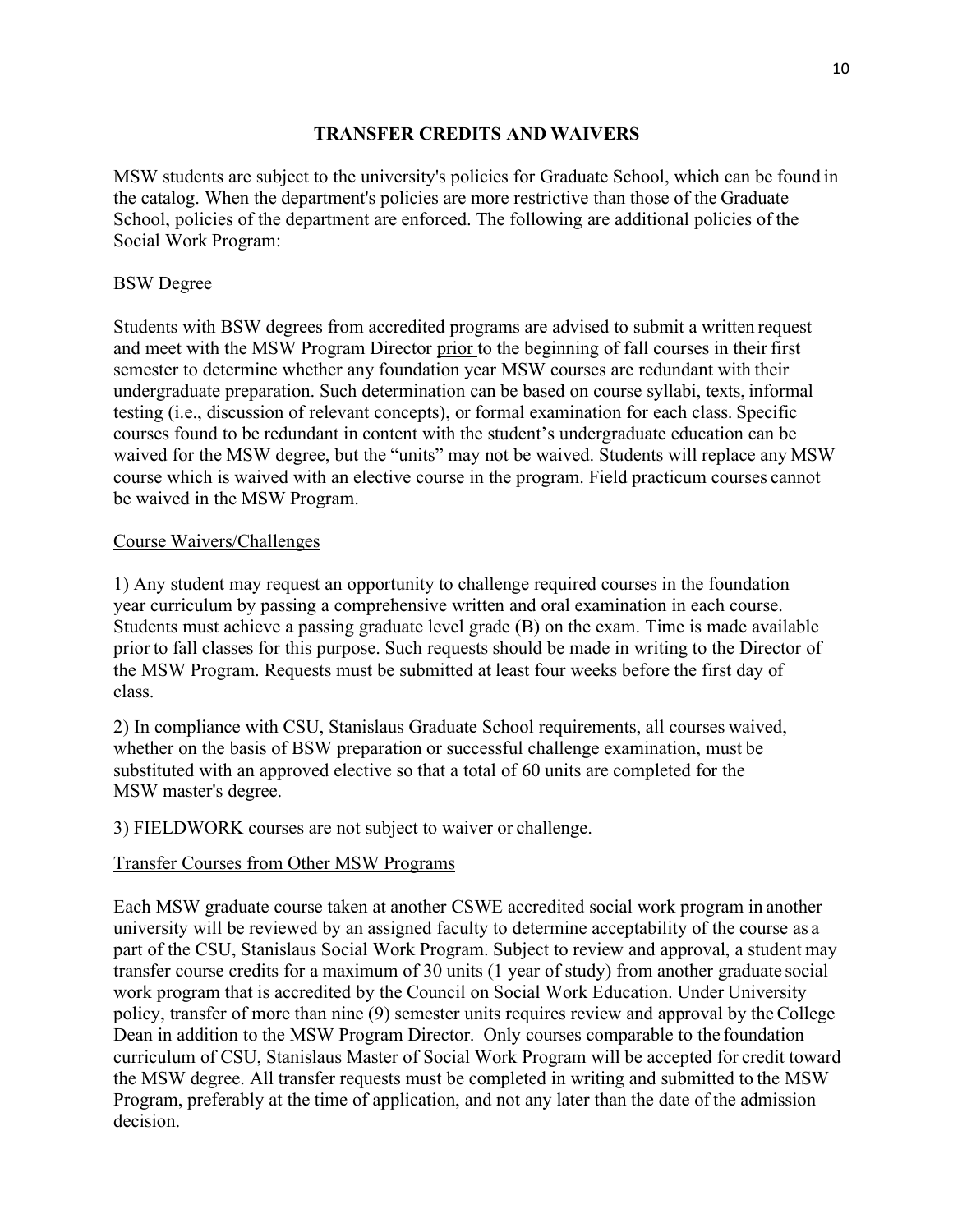#### **PRACTICUM**

During the course of the MSW Program, all students complete two field placements, usually in separate agency locations, for a total of 12 academic units (3 units each semester x 4 semesters). Before beginning the foundation field placement in the first year of study students are required to attend a field orientation. The first year practicum is considered a foundation placement. The advanced practicum placement is in the second year and should be consistent with one's career interests. Regularly scheduled field seminars are part of both first and second year placements. Information regarding seminars is provided by your assigned faculty liaison and will occur after your admission to the program and assignment to a field placement. Participation in integrative field seminars is **required** and field seminar hours considered a part of the required practicum hours.

First year foundation field placements provide an opportunity to apply social work practice skills using a generalist practice perspective. Students have the opportunity to work with several different systems in a variety of settings. The first year placement emphasizes the development of foundation social work practice skills including an understanding of the role of social work in addressing environmental conditions and social justice concerns that contribute to social problems. The practicum experience focuses on competencies, practice behaviors, skills, and values relevant to social work practice.

(More information about the field practicum experience can be found in the MSW Field Manual at www.csustan.edu/Social\_Work/fieldeducation.html).

The advanced practicum is designed to offer learning experiences to prepare students for advanced social work practice. Students begin their advanced placement at the beginning of their second year of study. The advanced practicum experience focuses on competencies and advanced practice behaviors relevant to social work practice.

(More information about the field practicum experience can be found in the MSW Field Manual at www.csustan.edu/Social\_Work/fieldeducation.html).

Using a concurrent placement model, first year students begin their placements in late August or early September and remain in their placements through the academic year. Students willregister for the Field Practicum course in both the Fall and Spring semesters, although their agency assignment will not change.

In the second year of the MSW Program, students will be assigned a different placement in a different agency. Students register for Advanced Field Practicum in both the Fall and Spring semesters while remaining in a single placement for the academic year.

For students in the three-year program, there is no fieldwork in the third year. All students complete a minimum of 1000 hours in practicum; 500 hours in the foundation placement and 500 hours in the advanced placement. Approximately 24 hours per academic year is related to participation in seminar. Students are required to adhere to the published field calendar. Any requested changes in scheduling must be approved by the Field Instructor, the Faculty Liaison, and the MSW Field Coordinator.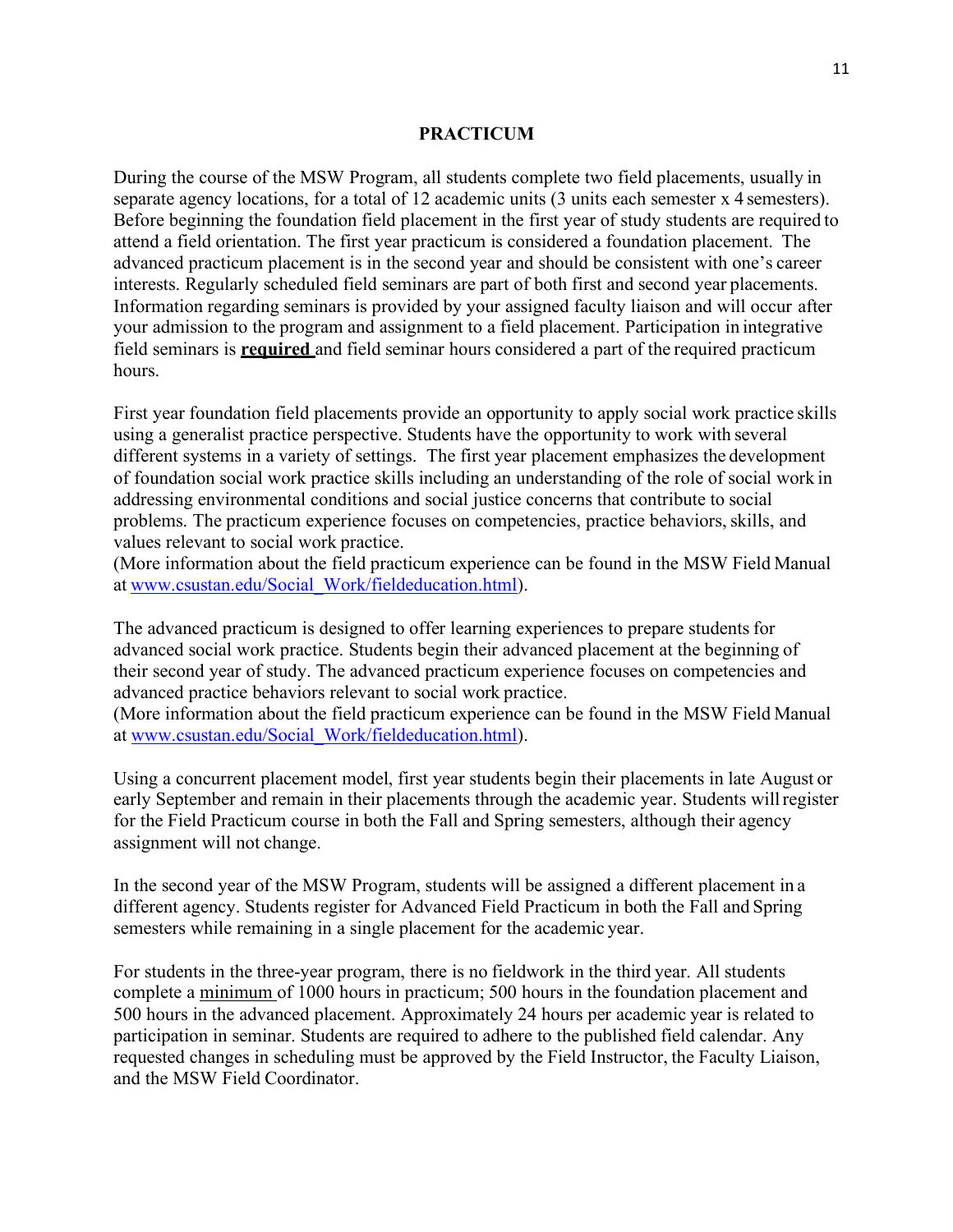Students in the two-year program will find it nearly impossible to work more than a minimal part-time job. Three-year students are strongly encouraged to reduce their hours of employment while enrolled in this graduate program. Flexible work hours are important because at this time there are no field placements available that offer evening and weekend hours. Additionally, field placements must be kept separate from a student's paid employment. It is possible, under very specific conditions, to arrange field placements in a different unit of the agency in which students are employed. Consultation and approval of the MSW Field Coordinator isrequired. (More information about the employer placements can be found in the MSW Field Manual at www.csustan.edu/Social\_Work/fieldeducation.html).

#### **CULMINATING EXPERIENCE**

A culminating experience/assignment is required for each graduate degree. Culminating experience options in the MSW Program include a Master's Thesis, a Graduate Project, and a Comprehensive Examination. Students may choose which culminating assignment they wish to pursue. Decisions are made late in the first semester of the MSW program of study. Students are rarely able to change their culminating assignment choice after the choice has been made. In no case may students who have enrolled in thesis or project units in one semester be permitted to change to the comprehensive examination culminating experience after the initial semester of such enrollment.

- 1. A Master's Thesis is the written product of the systematic study of a significant problem. It clearly identifies the problem, states the major assumptions, explains the significance of the undertaking, sets forth the sources for and methods of gathering information, analyzes the data, and offers a conclusion or recommendation. The finished product must evidence originality, critical and independent thinking, appropriate organization and format, clarity of purpose, and accurate and thorough documentation. Normally, an oral defense of the thesis will be required.
- 2. A Graduate Project is a significant undertaking of a pursuit appropriate to the fine and applied arts or to professional fields. It must evidence originality and independent thinking, appropriate form and organization, and a rationale. The Graduate Project must be described and summarized in a written abstract that includes the following: project's significance, objectives, methodology, and a conclusion or recommendation. Normally, an oral defense of the graduate project will be required.
- 3. A Comprehensive Examination is an assessment of the student's ability to integrate the knowledge of an area, show critical and independent thinking, and demonstrate mastery of the subject matter. The results of the examination must evidence independent thinking, appropriate organization, critical analysis, and accuracy of documentation. A record of the examination questions and responses shall be maintained in the department.

There is no academic distinction made between a thesis, a project, or comprehensive examination. Each is equally acceptable as a means of fulfilling the requirements for the master's degree in social work. The candidate should ascertain specific departmental instructions or requirements before choosing a culminating assignment and before enrollment in any of these courses.

Whether a student is preparing a thesis, a project, or a comprehensive examination, it is important to note that the quality of the work accomplished is a major consideration in judging acceptability. The finished product must evidence originality, appropriate organization, clarity of purpose, critical analysis, accuracy, completeness of documentation, and adherence to Department and University criteria. Critical and independent thinking should characterize every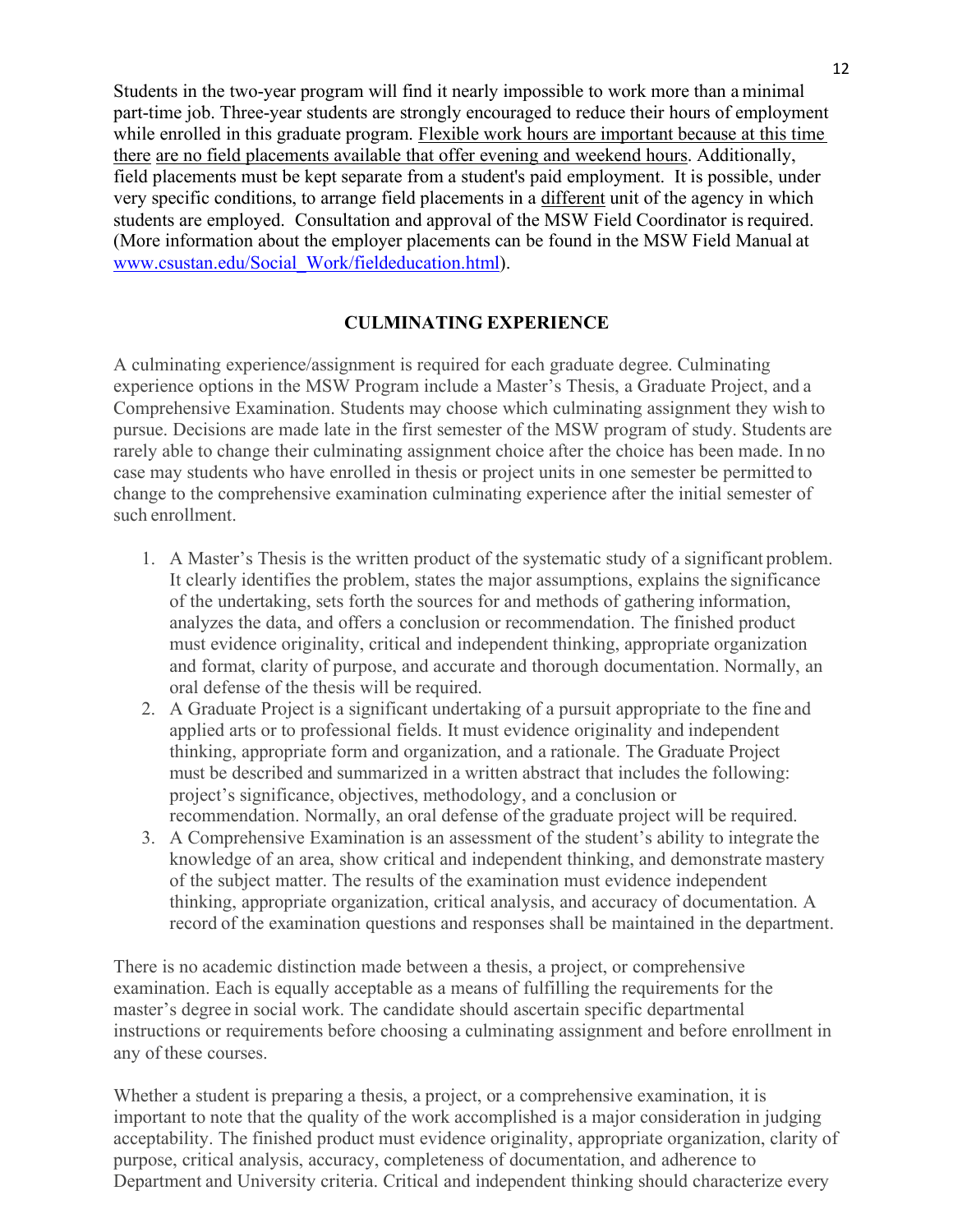culminating assignment. Mere description, cataloging, compilation, or other superficial procedures are not adequate. The quality of the writing, format, and documentation for the Master's Thesis, Graduate Project, and Comprehensive Examination must meet standards approved by the department granting the degree. A final Master's Thesis or a Graduate Project must be submitted in the form of a traditional written research project and must conform to all requirements of the MSW Department, the University requirements described in Master's Degree Program Guidelines for Thesis and Project, and the Publication Manual of the American Psychological Association, current  $(6<sup>th</sup>)$  edition. A Comprehensive Examination must be submitted in the form approved by the MSW Department and must conform to all requirements of the MSW Department and the Publication Manual of the American Psychological Association, current (6th) edition.

#### Registration for Culminating Assignment

Both the Master's Thesis and the Graduate Project are completed in two semesters with the student enrolled in SW 5990 and SW 5992 for a Master's Thesis, or SW 5960 and SW 5962 for a Graduate Project during consecutive semesters. Enrollment in the second semester of Master's Thesis or Graduate Project requires a Report in Progress (RP) grade in the first semester. A Special Registration Form is required to register for each semester for both the Master's Thesis and the Graduate Project. These are available on-line.

A Master's Thesis/Graduate Project committee chair and one additional full-time faculty will serve as a committee for each Thesis/Project. The primary responsibility for monitoring the student's progress in SW 5990  $&$  5992 or SW5960  $&$  5962 rests with the student's thesis/project committee chair. However, the thesis/project committee members will also periodically review the student's work during the period of enrollment in SW 5990 & 5992 or SW5960 & 5962. Students enrolled in Thesis (SW 5990  $\&$  5992) or the Graduate Project (SW 5960  $\&$  5962) must also enroll in the accompanying Capstone (SW 5991) course.

The Comprehensive Examination is to be completed in one (the final) semester of study, with the student enrolled in SW 5975 Culminating Seminar. Should a student not pass the Comprehensive Examination, one re-take opportunity will be provided prior to the completion of SW 5975. Should a student fail to pass the re-take Comprehensive Examination a  $2<sup>nd</sup>$  and FINAL re-take in the Fall semester after completion of the MSW Program is allowed. Failure to passthe Examination at that point will result in failure to successfully complete the MSW Program and no degree being granted.

The SW 5975 Culminating Seminar course instructor has the responsibility of facilitating, monitoring, administering, and scoring the Comprehensive Examination. This is done in the context of and during enrollment in the SW 5975 Culminating Seminar course.

#### Culminating Assignment Prerequisites

Satisfactory completion of SW 5020 Social Work Research Methods and SW 5025 Current Trends in Social Work Research are required prior to enrollment in SW 5990, SW 5960, or SW 5975. Incomplete grades in these prerequisite courses must be made-up prior to enrollment in SW 5990, SW 5960, or SW 5975.

A student may enroll for the Master's Thesis, Graduate Project, or Culminating Seminar/Comprehensive Examination only when that student has been advanced to candidacy for the degree or when advancement to candidacy will occur in the semester of initial enrollment in SW 5990 or SW 5960.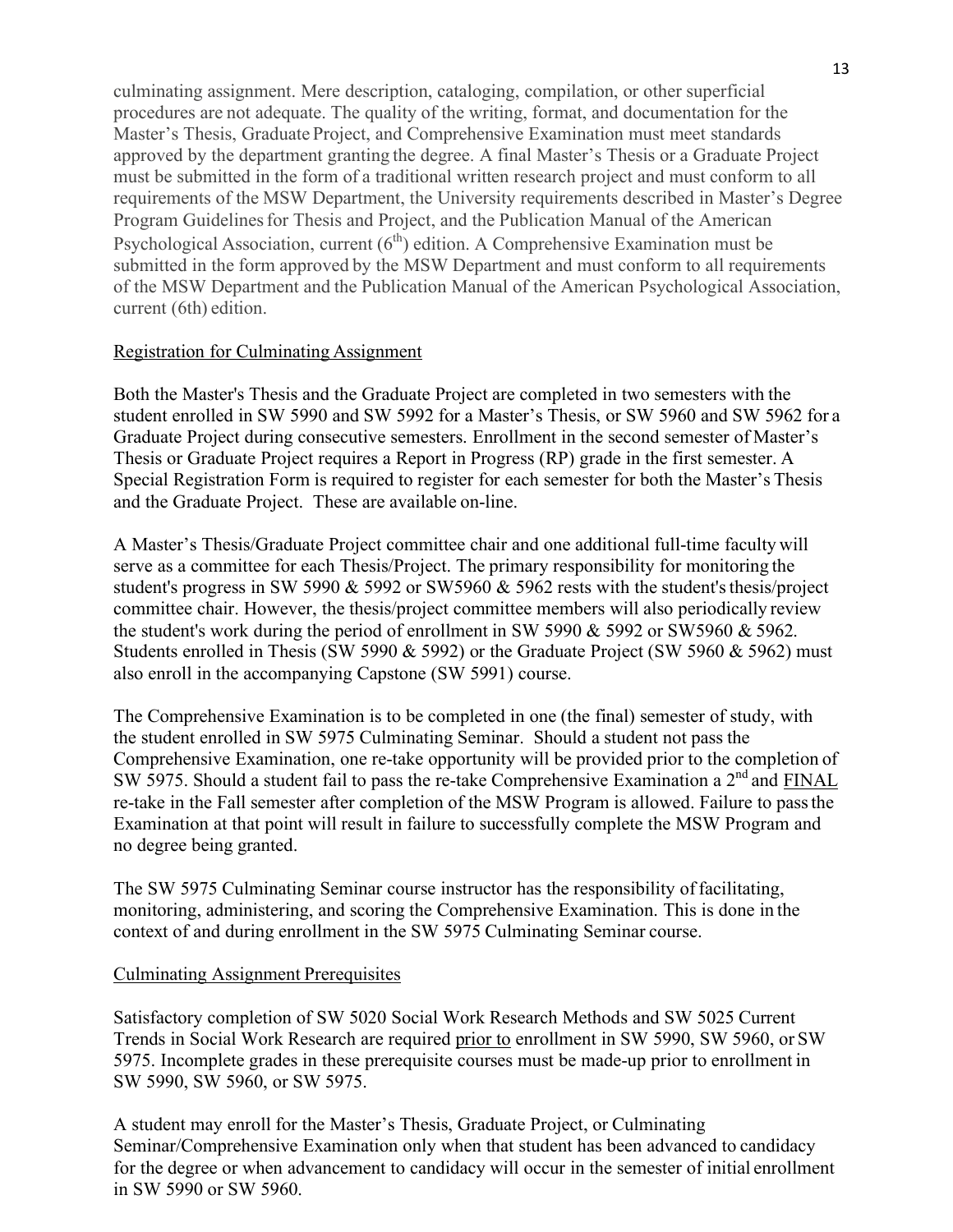#### **GRADUATE GRADING PROCEDURES**

The instructor of a student's academic performance bases grading in each course on evaluation. A student has the right to know all course requirements, including grading criteria and procedures, at the beginning of the course as specified in the course syllabus.

In general, the grading system and policy regulations governing grading and examinations in the Social Work Program are in conformity with those stated in the University catalog.

#### Grading Standards for Students in the MSW Degree Program

- 1. You must maintain an overall grade point average of 3.0 (B).
- 2. No course with a grade lower than C- can be applied toward the fulfillment of the MSW degree requirements.
- 3. If you fall below an overall 3.0 (B) grade point average in any given semester, you will be placed on academic probation.
- 4. If you are on academic probation and do not achieve an overall grade point average of 3.0 (B) during the next semester, you can be dismissed from the graduate program.
- 5. No more than six (6) credit hours of incomplete grades can be accumulated.
- 6. If you have completed requirements described in the Master's Thesis (SW 5990) or Graduate Project (SW 5960) syllabus you will receive a Report in Progress (RP) at the end of the semester. The RP grade will be changed to a letter grade at the completion of your thesis or project.
- 7. The Credit/No Credit system of grading applies to field practicum. These coursesrequire satisfactory completion of practicum hours each semester to merit the Credit (CR) grade.
- 8. Failure in field practicum normally means that you will not be allowed to continue in the program unless certain conditions or requirements are met. (Refer to the MSW Field Practicum Manual for further information.)

#### **INCOMPLETES AND WITHDRAWALS**

If a student needs to withdraw from a course, or to request postponement of grading the student must do so formally, in writing, and in accordance with University regulations. Any incomplete in or withdrawal from a required course must be cleared from the academic record prior to enrolling in subsequent required courses in a given sequence.

#### Withdrawals

Policies and procedures governing withdrawal from a course can be found in the University catalog under Policies and Procedures. Failure to officially withdraw from a course results in a grade of "F" being recorded on the student's transcript.

#### **Incompletes**

An "Incomplete" is not automatically given when a student has not turned in all assignments for a given course. Rather, the student must initiate a request to the instructor, in writing, indicating reasons why the work was not completed and a plan for completing the missing work. The instructor will grant or deny this request and approve a final plan for completing the work.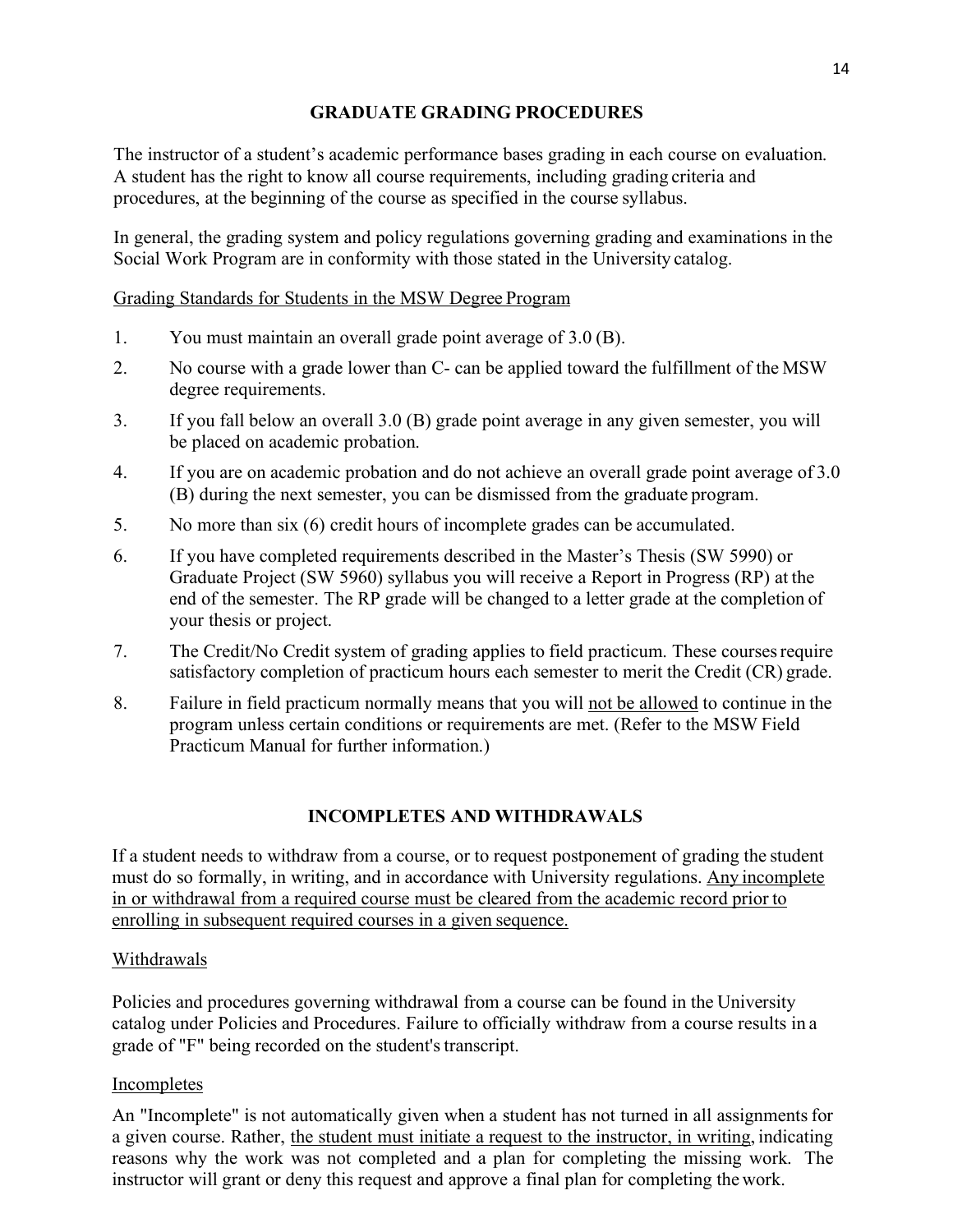If a student receives an Incomplete in any course it is also the student's responsibility to make sure the instructor files a change of grade form when the work is complete. Failure to change the incomplete to a letter grade by the date specified (or one year later if not specified) will result in an "F" being recorded on the transcript.

"Incomplete" for field practicum is not permitted except under very special circumstances. What constitutes an acceptable circumstance will be determined in an academic review or by the Coordinator of Field Practicum on a case-by-case basis.

#### **GRADE APPEALS**

Although the University presumes that grades assigned are correct, the University has established procedures to protect students against academic evaluations that are prejudicial, capricious, or arbitrary. The procedure is available equally to both undergraduate and graduate students and constitutes the only grade appeal procedure at CSU, Stanislaus. Information about the CSU Stanislaus Grade Appeal Policy and Procedures can be found at:

https://www.csustan.edu/sites/default/files/groups/Office%20of%20Academic%20Programs/grade \_appeal\_procedures.8-09-11.pdf

Only final course grades are eligible to be appealed. Grades on individual assignments cannot be appealed. The only allowable grounds for appeal are prejudicial, capricious, or arbitrary grading by the instructor of the specific student appealing. The burden of proof rests upon the student. Therefore, a clear, coherent written statement of the basis for the grade appeal, together with any supporting documentation the student may wish to include, is important if the appeal goes beyond the instructor. The statement should support the change of grade requested; review committees normally will not consider any other possible change. The written statement forthe appeal and the evidence supporting the appeal should avoid personal comments about the instructor.

Once filed with the MSW Program Director, the appeal must be forwarded through subsequent levels of the appeals process unless it is concluded. The appeal can be concluded by a denial of the grade change request, an approval of a grade change, or by a letter of withdrawal of the appeal from the student to the instructor and the Program Director.

#### Confidentiality of Grade Appeal

Grade appeal papers are confidential and are available only to the student, the instructor whose grade is being appealed, the Academic Advisor, MSW Program Director, the Dean of the College, and members of grade appeals committees. All phases of grade appeals shall be confidential. Cases shall be discussed by committee members only when the committee is in session.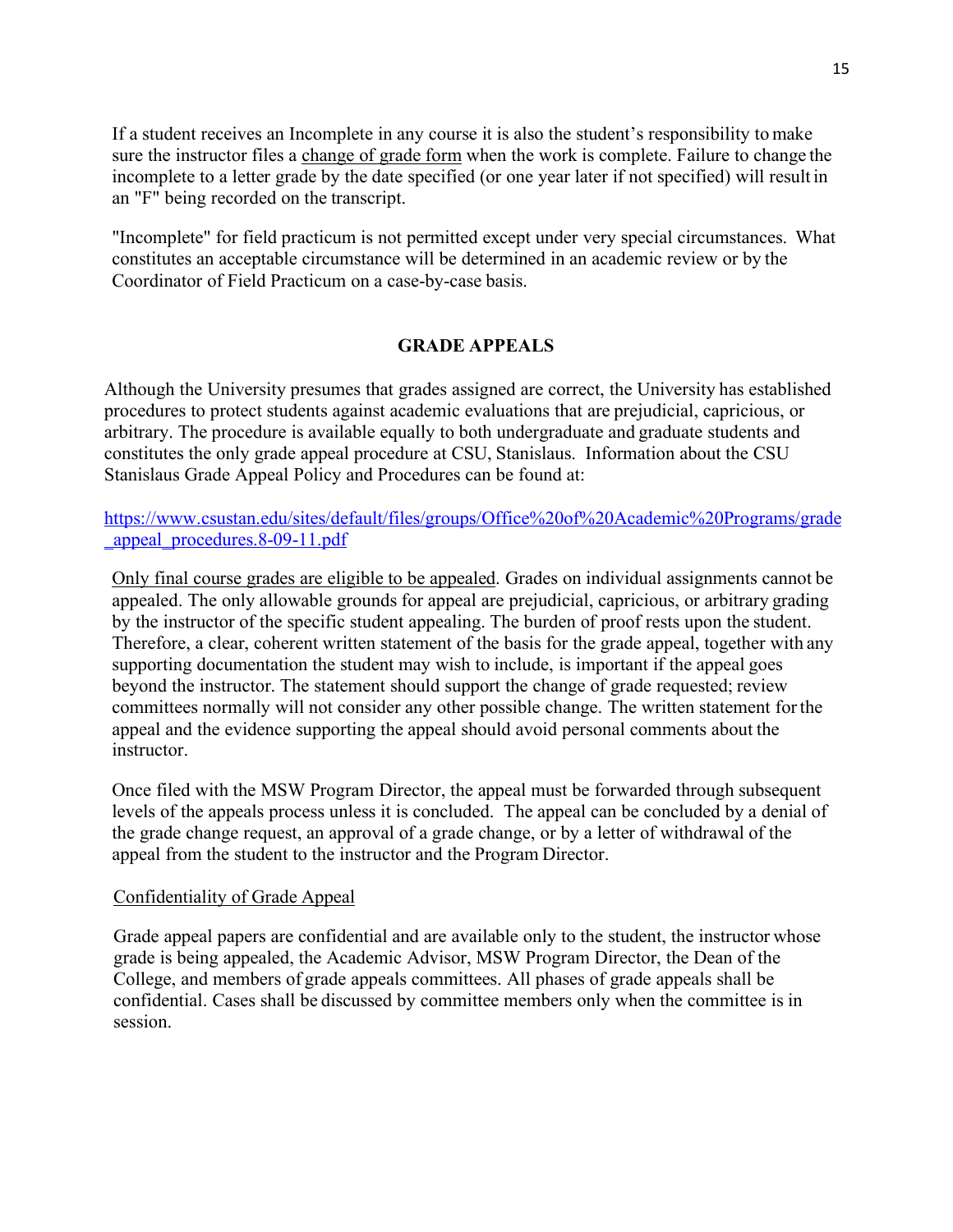#### Grade Appeal Procedure

- A. The student must initiate an appeal of a final grade for a course with the instructor involved within the first four weeks of the regular semester immediately following the semester in which the course was completed.
- B. If further action is deemed necessary, the student will next direct the appeal in writing to the MSW Program Director, who will consult with both the student and the instructor involved. If a student is appealing a grade assigned by the Program Director, the College Dean or designee shall perform all functions of the Director in the appeals process.
- C. If consultation does not resolve the appeal to the student's or the instructor'ssatisfaction, the Program Director will appoint a Grade Appeals Committee.

The appeals process will then continue in accordance with the University grade appeals procedures described in the University catalog

#### **ADVANCEMENT TO CANDIDACY**

Near the end of the semester preceding enrollment in courses for the advanced concentration, or early in the first semester of the advanced program, students must prepare an Advancement to Candidacy form for the academic advisor's signature. This form lists all courses taken and the grades received as well as the courses that will be taken each semester until graduation. Thus, advancement to candidacy constitutes formal approval of the student's individual program of work. Forms are available in the MSW Office.

To be advanced to candidacy, a student must have:

- 1. Completed at least two semesters of foundation course requirements.
- 2. A GPA of at least 3.0.
- 3. Have no grade below a "C-".

#### **GRADUATE STUDENT ADVISING**

Students will be assigned a faculty academic advisor to provide necessary support as they pursue their educational and professional objectives in the Social Work Program.

#### **Objectives**

The specific objectives of student advising are to:

- 1. Assist students in assessing aptitude and motivation for a career in social work. Help students develop knowledge about field settings and evaluate interests and needs in the field.
- 2. Guide students in the selection of elective course work.
- 4. Provide periodic monitoring of students' academic performance.
- 5. Provide suggestions, alternatives, and means whereby students can move into another major or career choice as easily as possible.
- 6. Provide consultation, support, and guidance if students have difficulties or concernsrelated to the program.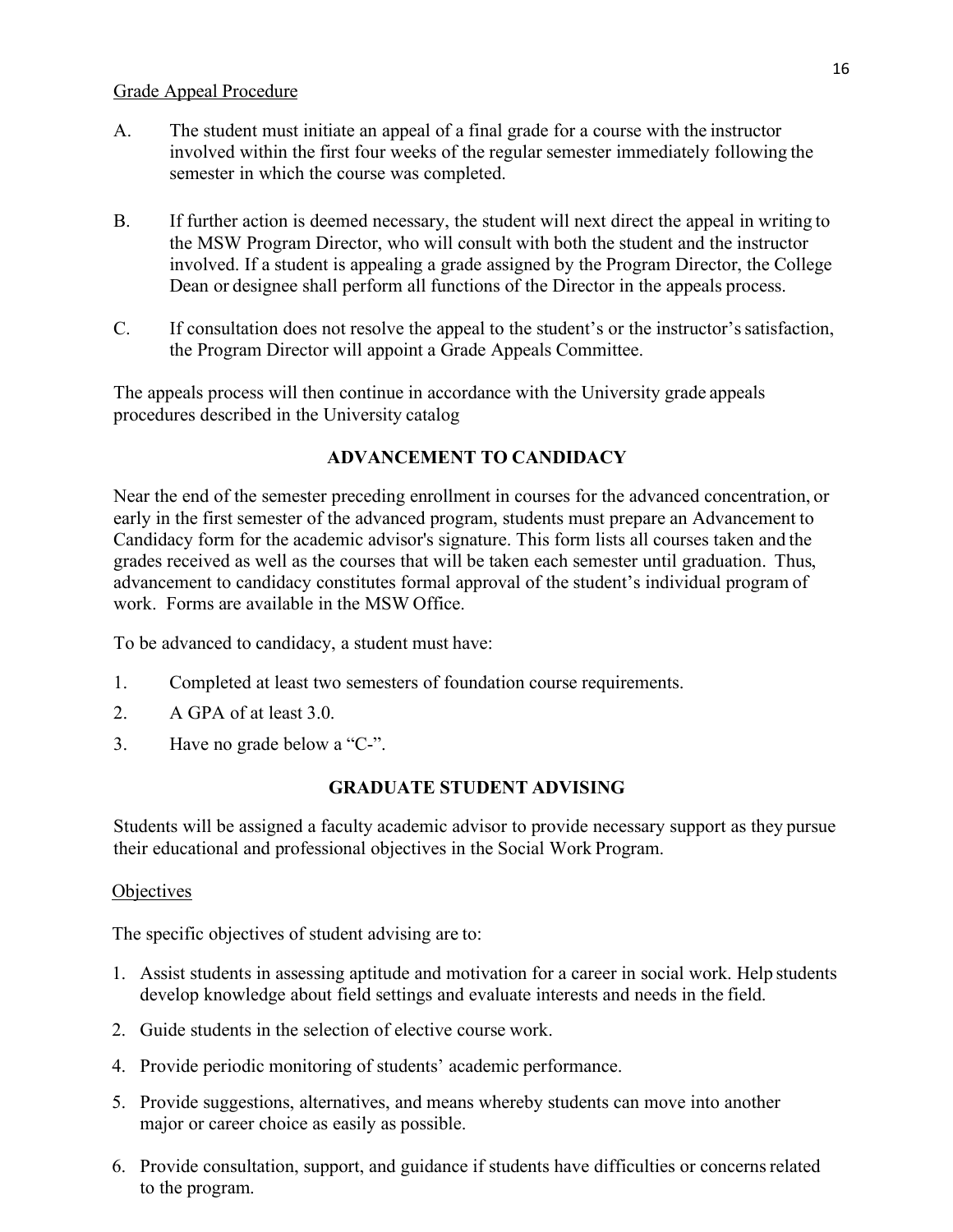#### Routine Advising Contacts

- 1. The first contact between students and their faculty advisor is expected to take place, possibly in a group, during an orientation meeting for incoming students in the fallsemester of the first year. This meeting will enable students to become acquainted with their advisors prior to beginning academic work.
- 2. Thereafter, contacts can be scheduled when students would like consultation, feedback, information, or an opportunity to explore educational and professional concerns.
- 3. Before completing the advancement to candidacy form, the student and the advisor should communicate to discuss advanced program and elective plans and concerns.
- 4. If a student is having academic difficulties, he/she should contact his/her academic advisor. In addition, if a student is having academic difficulties the course instructor may inform the academic advisor. In either case, the student and the advisor should meet to discuss how to address the problem. This procedure is intended to ensure that problems are not left unattended, that all possible assistance and support are made available to the student, and that all necessary actions are taken.
- 5. The Program Director and/or course instructor will notify the academic advisor of any grade of C, D, F, I or NC a student receives.
- 6. Any changes of student status in the program must be reviewed by the Program Director. Either the Academic Advisor or Program Director will also place documentation in the student's file.

#### Changing Advisors

If a student wishes to change academic advisors, this can be accomplished with a written request to the Program Director. Before the change is made, the current advisor will be informed of the request. The student may consult the Program Director prior to writing a formalrequest.

#### **ACADEMIC HONESTY**

Respect for ownership and the expression of ideas is fundamental to advancing civilization, and it is a central feature of academic integrity. Law protects the expression of ideas and appropriate citation credit is an ethical requirement for all scholarship. Plagiarism and any other representations in which a person knowingly presents the works of another without proper citation is cause for disciplinary action.

Students will be expected to conform to the rules of scholastic honesty as outlined by the University and instances of academic dishonesty will be handled per University policies regarding plagiarism and academic misconduct. Cheating, plagiarism, or other forms of academic dishonesty are grounds for disciplinary action, up to and including termination from the MSW Program. Disciplinary policies and procedures can be found on-line at the CSU, Stanislaus Office of Judicial Affairs. https://www.csustan.edu/judicial-affairs/studentresponsibilities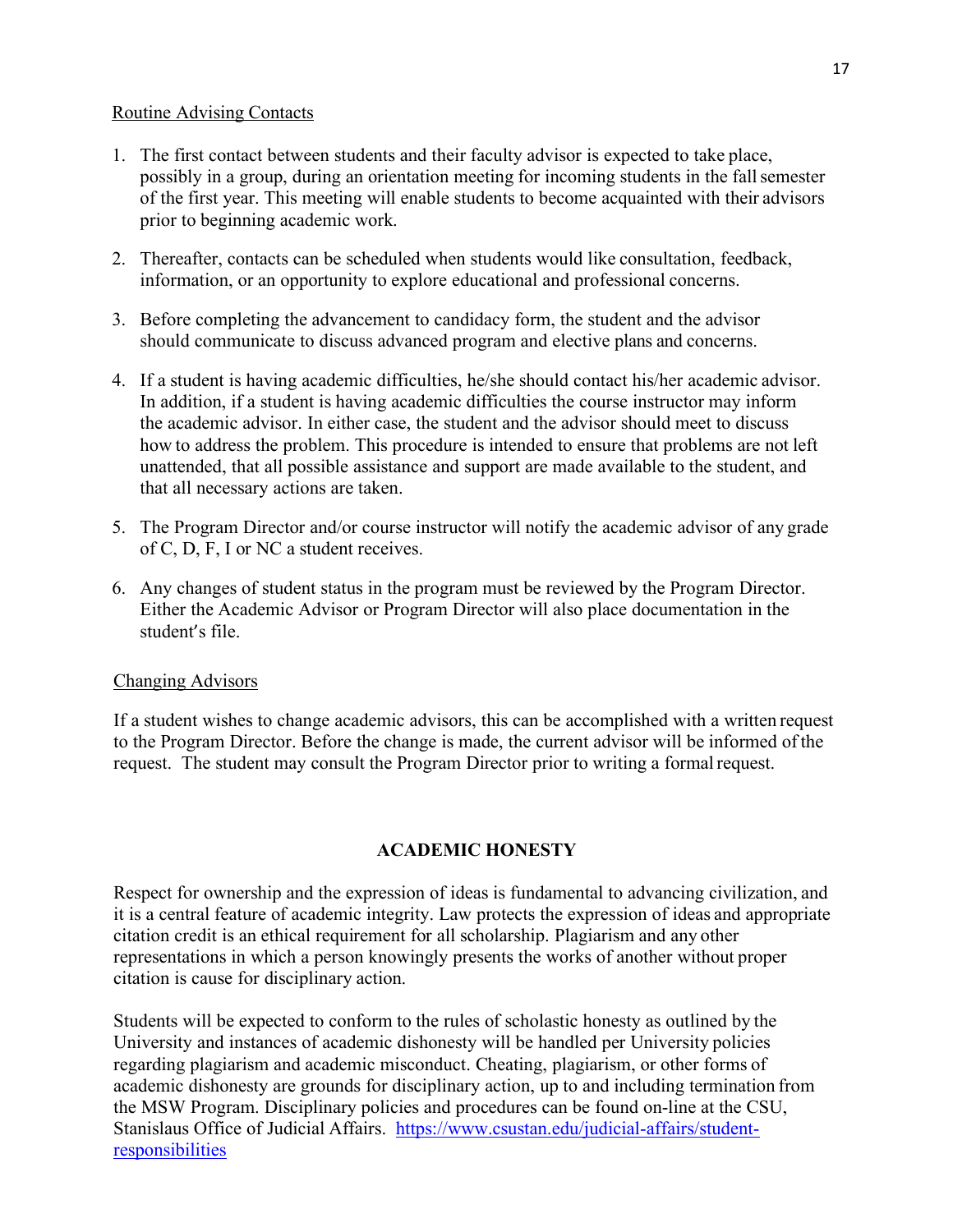#### **STUDENTS SEEKING SUPPORT WITHIN THE MSW PROGRAM ABOUT A NON-ACADEMIC ISSUE**

The Master of Social Work Department is strongly committed to helping students maximize their learning experiences in both their academic and field programs. The MSW program expects students and department members (faculty, staff, and administration) to work collaboratively to address academic and non-academic concerns or challenges. Students may identify or experience academic and nonacademic concerns and challenges that require resolution.

This process is for students who feel they have a *non-academic* concern regarding another student, a department member, or the MSW Department practices, policies and procedures. If a student has an *academic* (e.g. grade appeal) concern, the student should contact their academic adviser.

If the concern is between a student and another student, a student and a faculty or department member, or between a student(s) and the MSW Department practices, policies and procedures, the student(s) has rights!

First, the student(s) should assess if behavior violates the:

- 1. National Association of Social Workers Code of Ethics: https://www.socialworkers.org/About/Ethics/Code-of-Ethics,
- 2. Title IX Educational Amendments of 1972, which prohibits discrimination based on gender, including sex and gender identity or expression, or sexual orientation: https://www.csustan.edu/compliance/title-ix-and-gender-equity, and/or

If the issue is a Title IX harassment or concern, the student should follow the recommendations of the appropriate statutes or law(s).

If the student wishes to pursue resolution with another student, faculty or staff, or MSW Department practices, policies and procedures, the following process is recommended. The student has the option to continue the process or withdraw at any time.

### **Step 1**

#### **DIRECT ENGAGEMENT**

The student is encouraged to communicate directly with the involved student, faculty or staff member, or MSW Department representative. The student should outline their concern(s), plans to mediate the issue, and recommended action steps to resolve the situation. If, after discussion and attempted problem solving, the student feels the situation remains unresolved, they may move to Step 2.





Student to Faculty/ Staff



Student to Student The Student to Faculty/Staff Student to MSW Department (Practices, policies and procedures) Initial discussion with the Chair of the appropriate department committee. If related to curriculum, direct concern to the Curriculum Committee, if related to the general student body, direct concern to the Student Affairs Committee, and so on.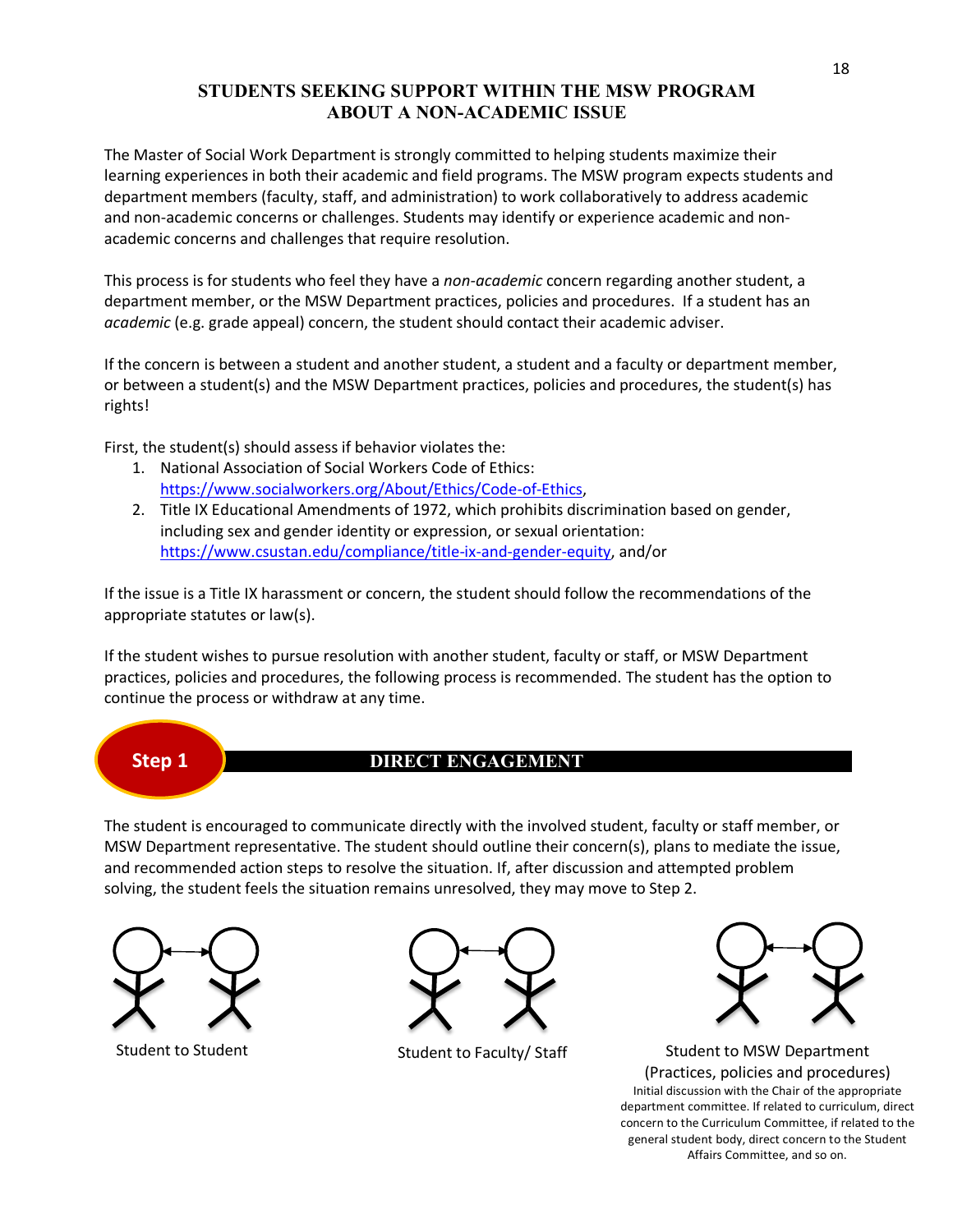

#### **SOLICITATION OF SUPPORT**

If the concern is between the student and…



If the concern is resolved at this step, STOP, there is nothing else to do. If the concern is not resolved at this step, the student has the option to continue the process or withdraw at any time.



If the situation is resolved at this step, STOP, there is nothing else to do. If the issue is not resolved at this step, the student has the option to continue the process or withdraw at any time.



The student(s) can solicit support from another campus-based department of their choice, for example, the Dean of Students (https://www.csustan.edu/student-affairs/dean-students) or Associated Students, Inc. (https://www.csustan.edu/asi-sc/associated-students-inc) for support.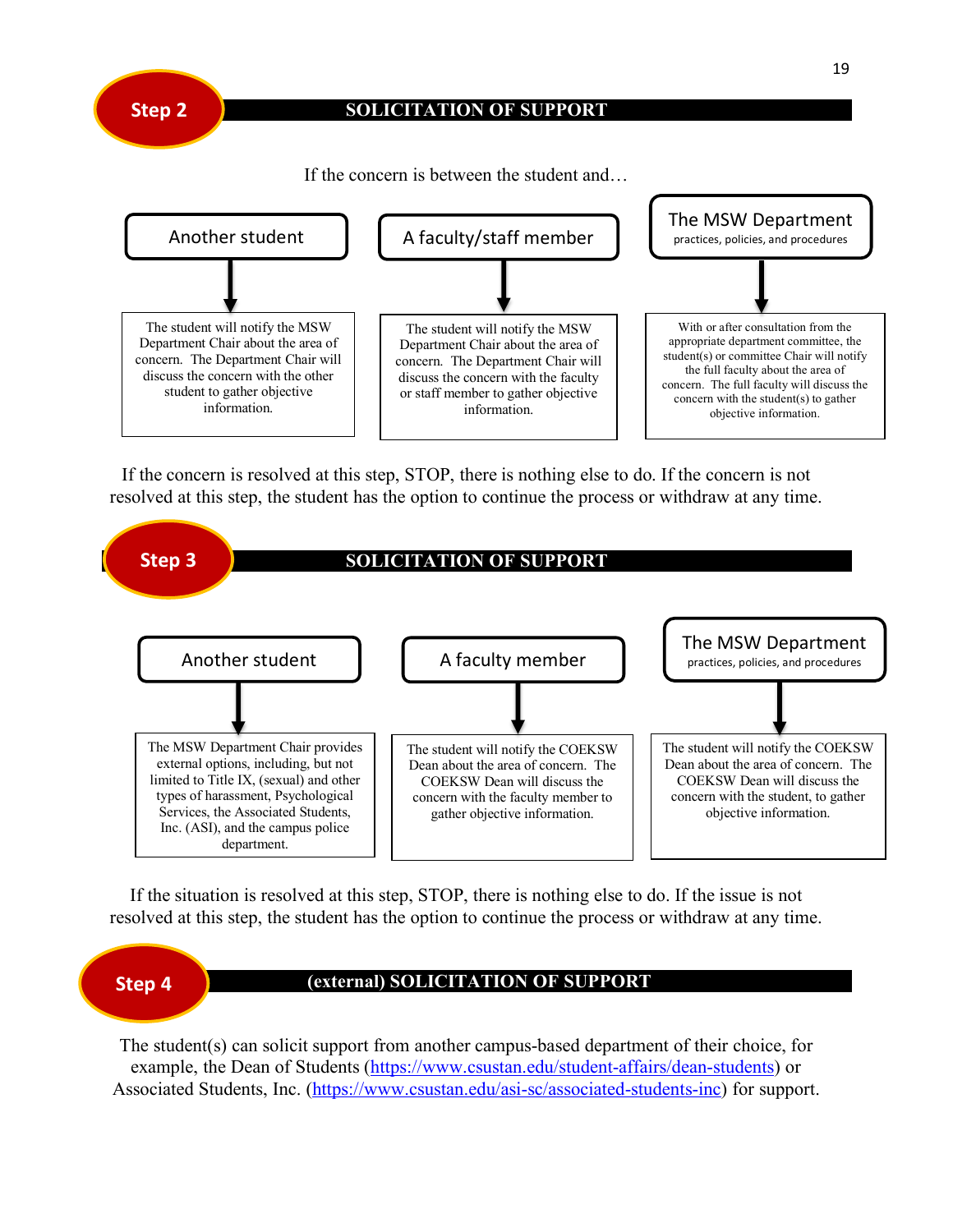#### **STUDENT PERFORMANCE REVIEW AND TERMINATION**

The Social Work Department is strongly committed to helping students maximize their learning opportunities and experiences in both the classroom and field settings. Potential performance concerns and demonstrated difficulties, both personal and educational in nature, require early intervention to allow for positive resolution whenever possible. The expectation is that faculty and students will work collaboratively to address student performance concerns. Early identification of concerns and inclusion of the academic advisor are the ideal approach to identifying necessary support for the student to successfully address concerns.

While the preferred outcome is to support students to address performance concerns, there can be circumstances where it is possible that a student will be terminated from the MSW program prior to completion of the program. Some circumstances under which termination from the MSW program may occur include:

- Grade point average falls below 3.0 for more than one semester.
- Receiving no credit in field practicum.
- Failing to meet standards of professional conduct, personal integrity or emotional stability requisite for professional practice.
- Consistent failure to demonstrate effective interpersonal skills necessary for forming professional helping relationships (for example; unable to demonstrate non-judgmental attitude, unable to allow client self-determination; etc.).
- Consistent failure to meet student-learning outcomes or demonstrate the required social work competencies (in class or field placement).
- Unethical behavior as outlined in the NASW Code of Ethics, in a situation where a student knew or should have known that the behavior was unethical.

When university faculty and/or an agency partner (field instructor/task supervisor) identify area(s) of concern, the concern(s) should be immediately communicated to the student and to the academic advisor. The 3-Step process outlined below will be followed and clear documentation is required for each step in the process.

#### **Step 1: Informal Discussion**

The faculty member (and agency partner if it involves a field issue) will informally notify the student about area(s) of concern. Both the student and the faculty member should make the academic advisor aware of the situation. All those involved in this informal discussion, including the student, are responsible for keeping their own documentation regarding the concern and suggested course of action. If the concern remains unresolved, the faculty should proceed to Step 2.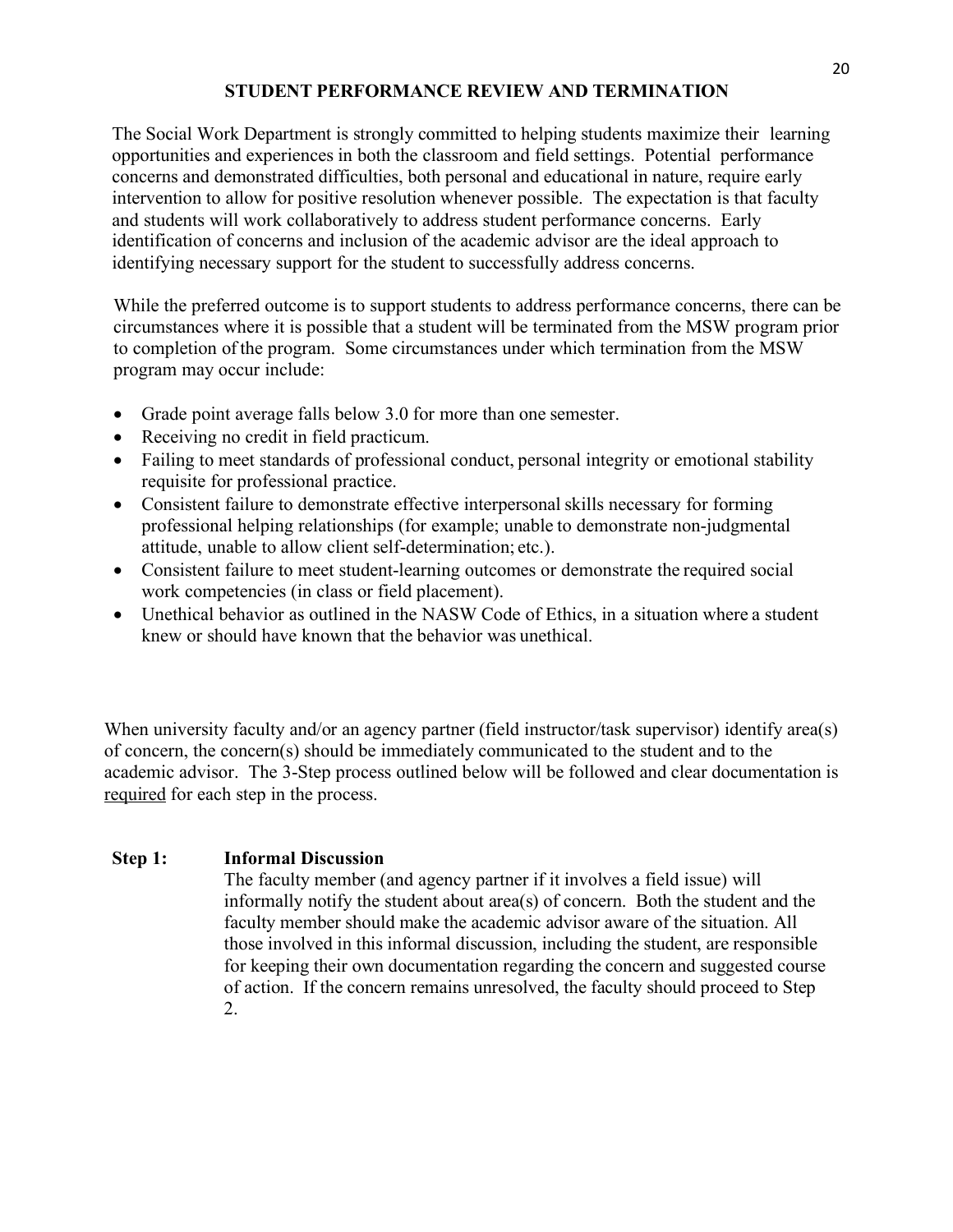#### **Step 2: Formal Meeting & 2-Week Action Plan**

A formal meeting between the student, faculty (and agency partner if it involves a field issue) and the academic advisor will occur. Where the faculty member who brings forward the student concern is also the student's academic advisor, another MSW faculty member will serve as the academic advisor. The purpose of this meeting is to complete a written 2 week action plan using the *Action Plan* form. The academic advisor takes a lead in completing the form, with input from faculty (and the agency partner if it involves a field issue) and the student.

All parties who participate in this meeting sign and receive a copy of the 2- Week *Action Plan.* The academic advisor forwards a copy of the *Action Plan* to the MSW Department Chair and places a copy on the student's academic file.

#### Possible Outcomes

- 1. Concern resolved within the 2 week period;
- 2. Resolution not reached within the 2 week period, but evidence of progress warrants continuation of the action steps outlined in the plan (update contract with new date of review). Student remains in the class/agency and a revised *Action Plan* is developed.

Faculty (and agency partner if it involves a field issue) monitors student progress during the designated timeframe and provides the student with ongoing feedback. Every effort will be made to provide appropriate learning opportunities allowing the student to demonstrate adequate progress. A student can be required to complete additional practicum hours.

3. Should satisfactory progress not be indicated within the period of the Action Plan faculty might recommend the concern proceed to the *Student Performance Review Committee* at this time – proceed to Step 3.

Possible additional outcomes specific to SW5040 & SW5041 (Field):

- 4. Faculty, in consultation with the agency partner, may recommend the student be reassigned to another agency. Written documentation detailing the reason for the reassignment, the field faculty in coordination with the field coordinator will develop specific expectations, and the objectives of the new field placement. Reassignment requires a clearly defined action plan agreed upon by all parties, including the student.
- 5. The student may receive no credit (NC) based on lack of mastery of the course competencies, hours completed, or violation of NASW Code of Ethics or university policy. A student who receives NC in field may pursue a Grade Appeal by following the University's Grade Appeal process.
- 6. Students receiving NC in field can be referred to the *Student Performance Review Committee.*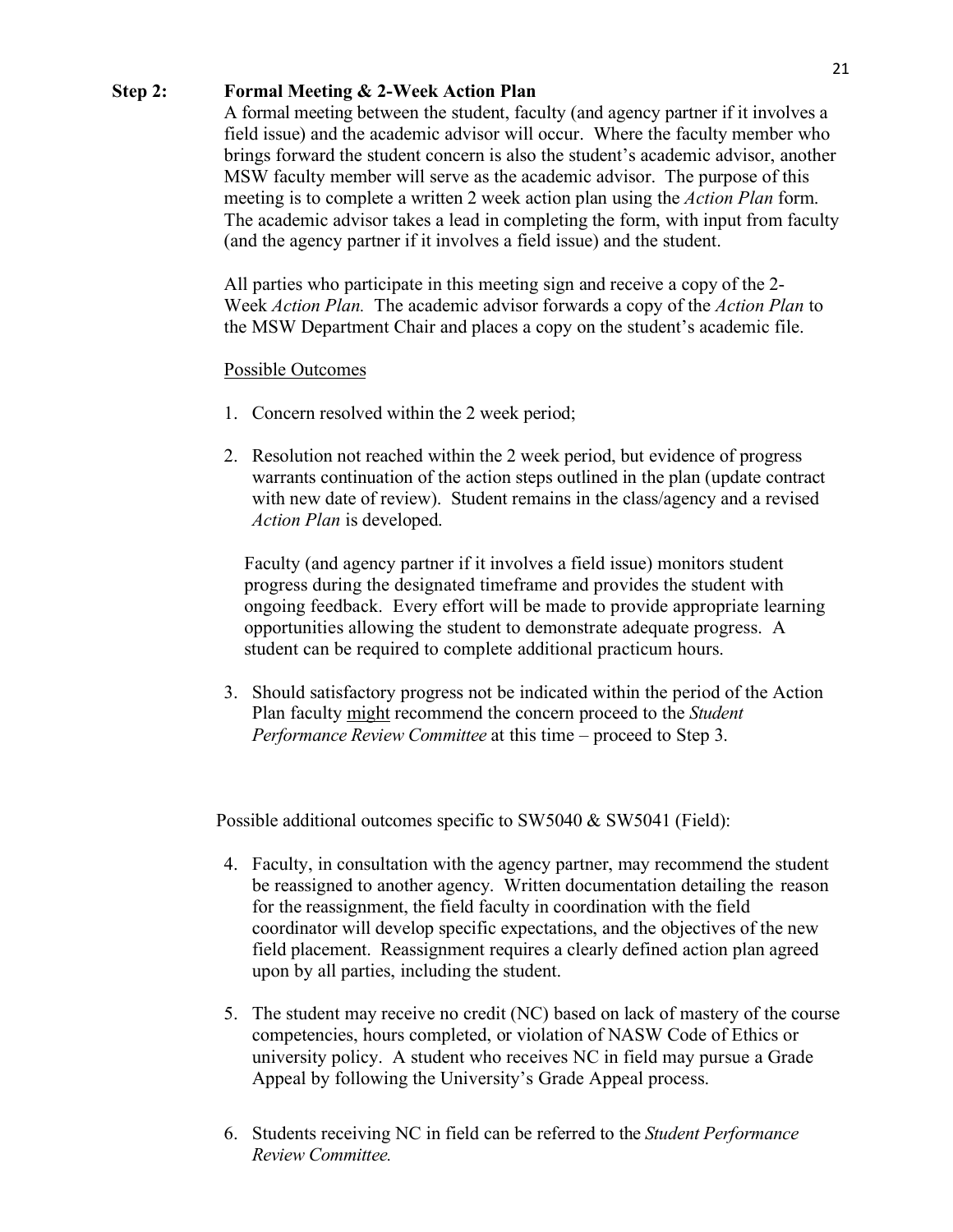#### **Step 3: Student Performance Review Committee**

Faculty requests a student review by the *Student Performance Review Committee*. The request is submitted in writing, along with all relevant documentation to the MSW Department Chair. Once the MSW Department Chair receives all the necessary materials, they schedule a *Committee* meeting within 10 working days.

Members of the *Student Performance Review Committee* are determined at the outset of each academic year and include two MSW faculty members and one external university faculty member. (Should a *committee* member be directly involved in the student situation another MSW faculty will be asked to serve on the *committee*). All documentation is provided to the *committee* members to review. Should *committee* members feel they require more information they may request to meet with any of the involved parties in advance of the formal review meeting.

The student is invited to the scheduled *Committee* meeting to present their perspective. The student may choose an advocate to attend the meeting with them. The advocate can be, but is not required to be, the academic advisor. The advocate must be a university faculty, from either within the social work department, or from another CSU university department/faculty.

The purpose of the *Student Performance Review Committee* is to evaluate the student's status in the MSW Program. There are two possible outcomes:

- 1. If after reviewing the overall situation, the *Committee* determines that the student is to remain in the program, the *Committee* recommends action steps to be taken to provide another opportunity for the student to succeed in the program and provides suggestions for any planning that is needed to support student success.
- 2. The committee may recommend termination from the program.

The committee forwards a written report that outlines the committee rationale and decision to the MSW Department Chair. The MSW Department Chair will communicate the decision of the *Student Performance Review Committee* in writing to the student within 7 business days of the *Review* meeting. The student under review may appeal the decision in writing within 10 business days to the MSW Department Chair. The Department Chair decision will be final.

#### **Emergency Situations or Critical Incidents**

In any situation where there is imminent risk to the safety of students or faculty (and/or agency partners/clients) prior procedures are waived and the student is immediately asked to leave the classroom or the field agency. Information regarding the incident will be immediately referred to the appropriate University office (Dean of Students, Public Safety, Red Folder protocol). Under such circumstances, faculty to the Student Performance Review Committee will immediately refer the student/situation*.* The *Committee* will meet within 5 working days of the incident to review the student's status in the MSW Program, following the procedures articulated in Step 3.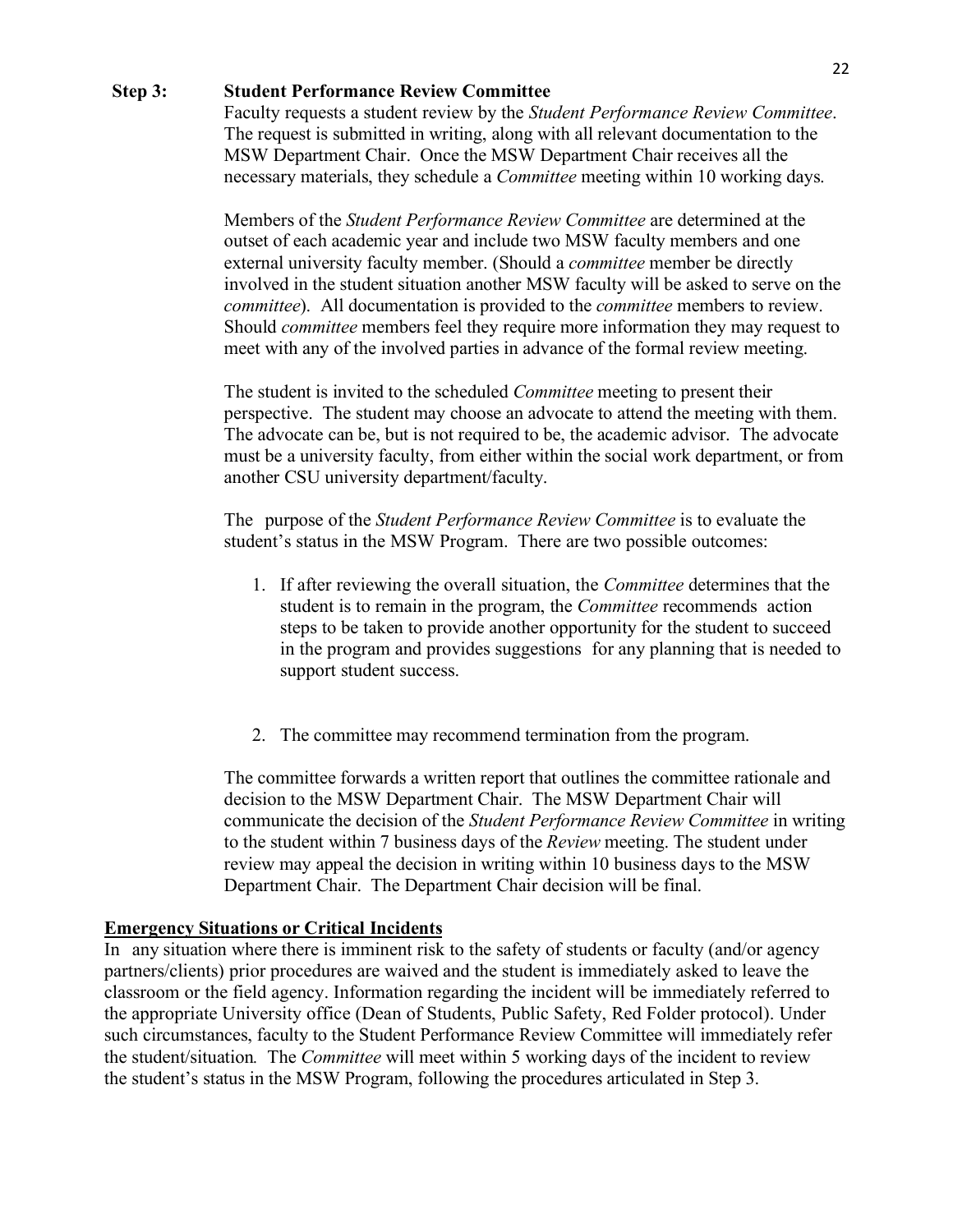#### **STUDENT ASSOCIATION**

All MSW students are automatically members of the Master of Social Work Student Association (MSWSA) and are encouraged to become actively involved. The Master of Social Work Student Association (MSWSA) is an active organization that serves to represent student interests and opinions in departmental policy-making processes, facilitate communication between students and faculty, sponsor events that facilitate networking and cohesion among students, and foster linkage with other student organizations on campus. Efforts are made to schedule meetings to accommodate both two-year and three-year students to encourage response from allstudents.

Each year, representatives are elected from each class to further communication between all students and the association.

The Association's purpose is to promote the following:

- 1. Improve communication among students of the Social Work Department and the University at large.
- 2. Improve communication between students of Social Work and the Social Work Faculty.
- 3. Increase participation of students of Social Work in the decision-making processes, which affect their college careers.
- 4. Increase students' community involvement and awareness through outreach programs.
- 5. Collaborate with the Department in planning the MSW Hooding Ceremony.

MSW students elect the officers of the Student Association annually. The Student Association may also select students to represent them on the following MSW Department Committees: Curriculum, Student Affairs, Field Practicum, Admissions and Recruitment, Research and Evaluation, and the Community Advisory Board.

#### **NATIONAL ASSOCIATION OF SOCIAL WORK (NASW)**

Students are strongly encouraged to join NASW and to become active in the professional association. Membership applications are available from the Department of Social Work or online at https://www.socialworkers.org . Students enjoy a substantially reduced duesrate.

Benefits of membership in NASW include:

- NASW News, a monthly, national newspaper;
- NASW California News, a monthly, state newspaper;
- Social Work, a bimonthly professional journal;
- Reduced rates on other NASW journals;
- Access to conferences and continuing education programs; and
- Opportunities for professional development locally and at the state level.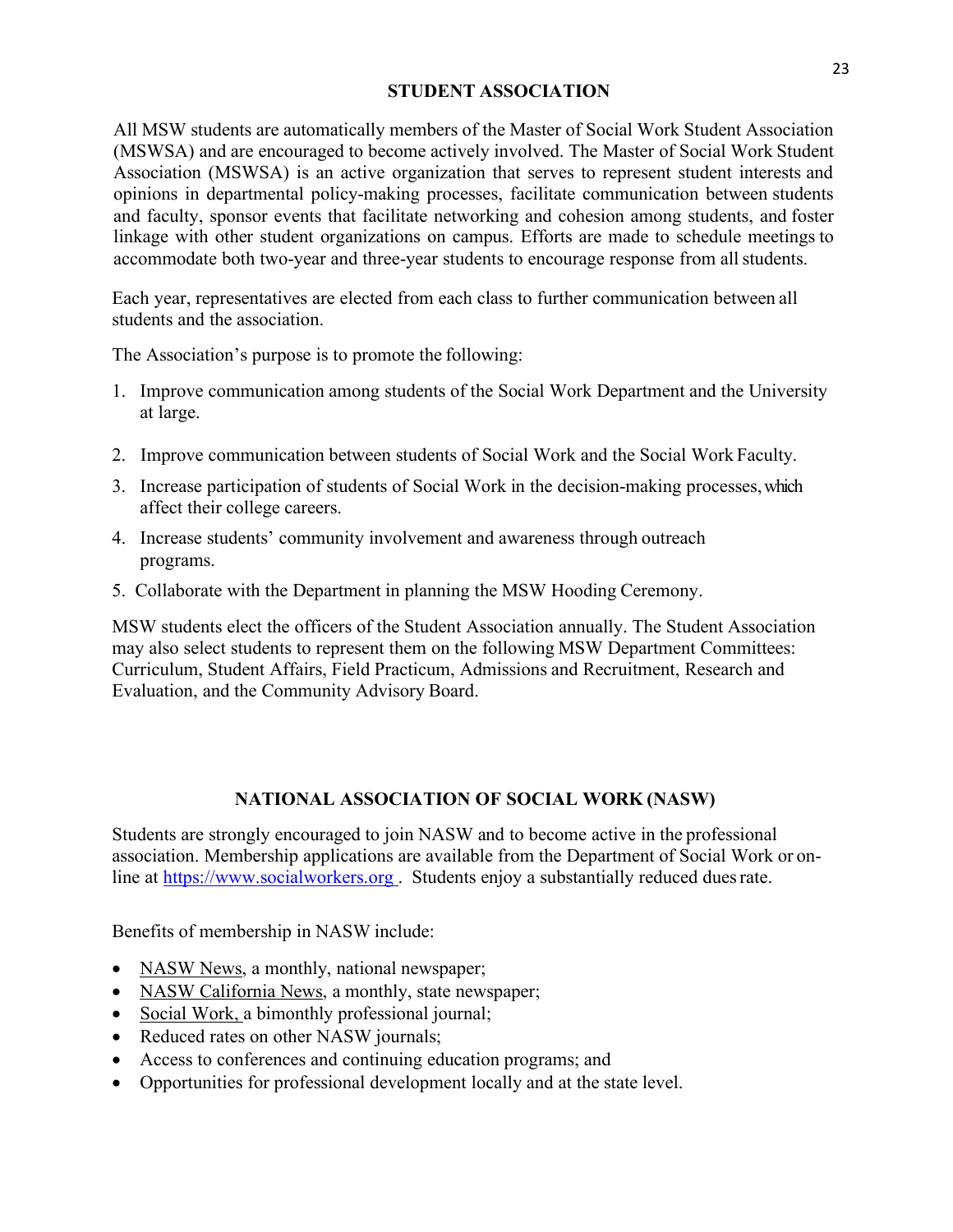#### **SEXUAL HARASSMENT AND TITLE IX**

California State University Stanislaus does not discriminate based on sex, gender, or sexual orientation in its education programs or activities. Title IX of the Education Amendments of 1972, and certain other federal and state laws, prohibit discrimination based on sex in all education programs and activities operated by the university (both on and off campus). Title IX protects all people regardless of their gender or gender identity from sex discrimination, which includes sexual harassment and violence.

The Department of Social Work fosters a learning environment free from sexual/gender harassment or discrimination of any kind. Students can rely on support and resources for addressing and resolving problems or complaints. If you believe you have been subjected to discrimination or harassment of any form covered under the protections afforded by Title IX, including sexual assault, you should contact the CSU Stanislaus Title IX Coordinator to discuss your situation. More broadly, anyone who knows or suspects that an employee or student is being subjected to discrimination or harassment, including sexual assault, should report that information to CSU Stanislaus Title IX Coordinator.

For information on the purpose, elements, and history of Title IX, please access the following link: Title IX - Working to Ensure Gender Equity in Education.pdf

For information on issues related to sexual assault on college campuses, please access the following link: Title IX - Campus Sexual Assault Policy.pdf

For more information specific to Title IX at California State University Stanislaus and contact information for the CSU Stanislaus Title IX Coordinator: https://www.csustan.edu/title-ix

#### **NONDISCRIMINATION**

The Social Work Department has policies and procedures to guard against discrimination based on race, color, gender, age, creed, ethnic or national origin, disability, political orientation, or sexual orientation. This includes policies and procedures for recruitment and hiring of faculty and staff, and recruitment and admission of students.

The Social Work Department has adopted the following policy:

The Master of Social Work Program is committed to provide an educational experience that prepares students to work effectively with diverse populations as defined by ethnicity, age, religion, gender, sexual orientation and physical and mental disabilities. All affairs of the Master of Social Work Program are conducted without discrimination based on race, color, gender, age, creed, ethnic or national origin, disability, political orientation, or sexual orientation. We support the University policy of nondiscrimination as detailed in the University's Equal Opportunity Policy. The program is committed to developing and maintaining a faculty and student body that represent the diversity of the region, state, and country. We are working toward a teaching and learning environment that supports sensitivity, mutual understanding, and collaboration among all participants. Further, the program is committed to offering learning experiences that provide an opportunity for students to be exposed to values and ethics that reflect commitment to affirmative action toward equity and justice in the profession and the society at large.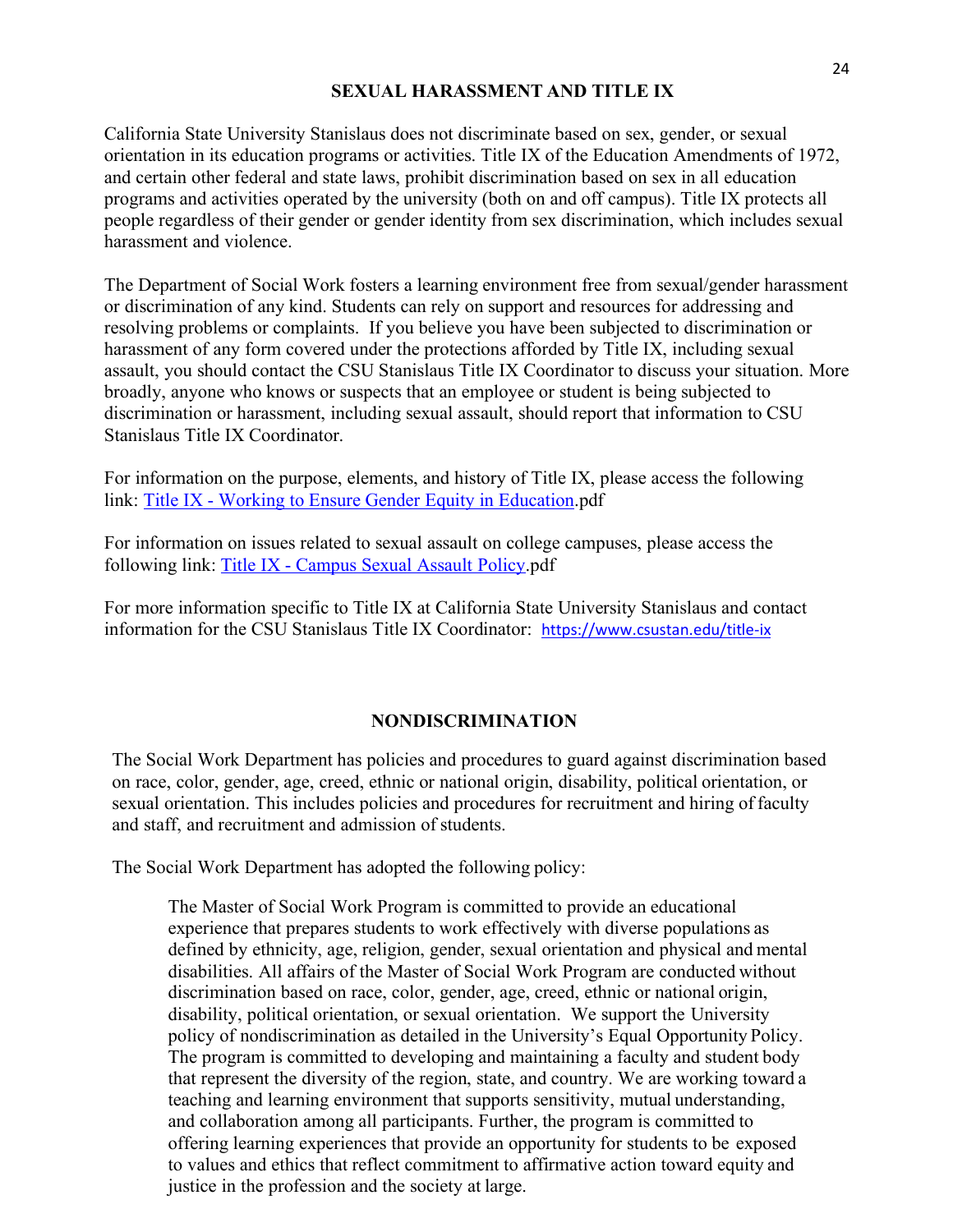#### **CAMPUS RESOURCES/SOURCES OF INFORMATION**

| <b>SOCIAL WORK</b><br><b>PROGRAM</b>                                              | <b>DBH122</b>                                                                                                      | 667-3091                                     |  |  |
|-----------------------------------------------------------------------------------|--------------------------------------------------------------------------------------------------------------------|----------------------------------------------|--|--|
| <b>STUDENT MAILBOXES</b>                                                          | <b>DBH109</b>                                                                                                      | <b>OBTAIN CODE FROM MSW</b><br><b>OFFICE</b> |  |  |
| <b>GRADUATE SCHOOL</b>                                                            | <b>MSR140</b>                                                                                                      | 667-3070                                     |  |  |
| <b>STUDENT SERVICES</b>                                                           |                                                                                                                    |                                              |  |  |
| <b>ENROLLMENT</b><br>$\bullet$<br><b>SERVICES</b><br>ADMISSIONS &<br>$\bullet$    | <b>MSR120</b>                                                                                                      | 667-3264                                     |  |  |
| <b>OUTREACH</b><br><b>SERVICES</b>                                                | <b>MSR140</b>                                                                                                      | 667-3070                                     |  |  |
| <b>FINANCIAL AID</b><br>PSYCHOLOGICAL<br>$\bullet$                                | <b>MSR100</b>                                                                                                      | 667-3336                                     |  |  |
| <b>COUNSELING</b><br><b>SERVICES</b>                                              | <b>SSX1.1</b>                                                                                                      | 667-3381                                     |  |  |
| <b>DISABILITY</b><br>٠<br><b>RESOURCE</b><br><b>SERVICES</b>                      | LX24                                                                                                               | 667-3159                                     |  |  |
| <b>VETERAN'S</b><br>٠<br><b>SERVICES</b>                                          | <b>SS113</b>                                                                                                       | 667-3081                                     |  |  |
| <b>STUDENT</b><br>$\bullet$<br><b>ADVOCATE</b>                                    | <b>UU206</b>                                                                                                       | 667-3826                                     |  |  |
| <b>TUTORING CENTER</b>                                                            | $LX13-16$                                                                                                          | 667-3642                                     |  |  |
| <b>CEGE CENTER</b><br>(Center for Excellence<br>in Graduate Education)            | <b>MSR160</b>                                                                                                      | 667-3493                                     |  |  |
| <b>HEALTH SERVICES</b><br><b>BOOKSTORE</b><br>$\bullet$                           | <b>HEALTH CENTER</b>                                                                                               | 667-3396<br>667-3161                         |  |  |
| <b>LIBRARY</b><br>$\bullet$                                                       | LX25                                                                                                               | 667-3234                                     |  |  |
| <b>OFFICE OF</b><br><b>INFORMATION</b><br><b>TECHNOLOGY</b><br><b>MAC/PC OPEN</b> | LX11                                                                                                               | 667-3687                                     |  |  |
| <b>COMPUTER LABS</b>                                                              | LX10, LX26 & N201                                                                                                  |                                              |  |  |
| <b>PUBLIC SAFETY</b>                                                              | PUBLIC SAFETY BLDG                                                                                                 | 667-3114                                     |  |  |
| <b>DOCUMENTS</b><br><b>MSW FIELD</b><br>PRACTICUM MANUAL                          |                                                                                                                    |                                              |  |  |
| <b>MSW STUDENT</b>                                                                | http://www.csustan.edu/Social Work/fieldeducation.html                                                             |                                              |  |  |
| <b>HANDBOOK</b><br><b>CSUS CATALOG</b><br><b>CSUS SCHEDULE OF</b>                 | http://www.csustan.edu/Social Work/studentresources.html<br>http://www.csustan.edu/Catalog/                        |                                              |  |  |
| <b>CLASSES</b><br>STUDENT CONDUCT                                                 | http://www.csustan.edu/classschedule/<br>http://www.csustan.edu/JudicialAffairs/documents/StudentConductCodev2008. |                                              |  |  |
| CODE                                                                              | pdf                                                                                                                |                                              |  |  |